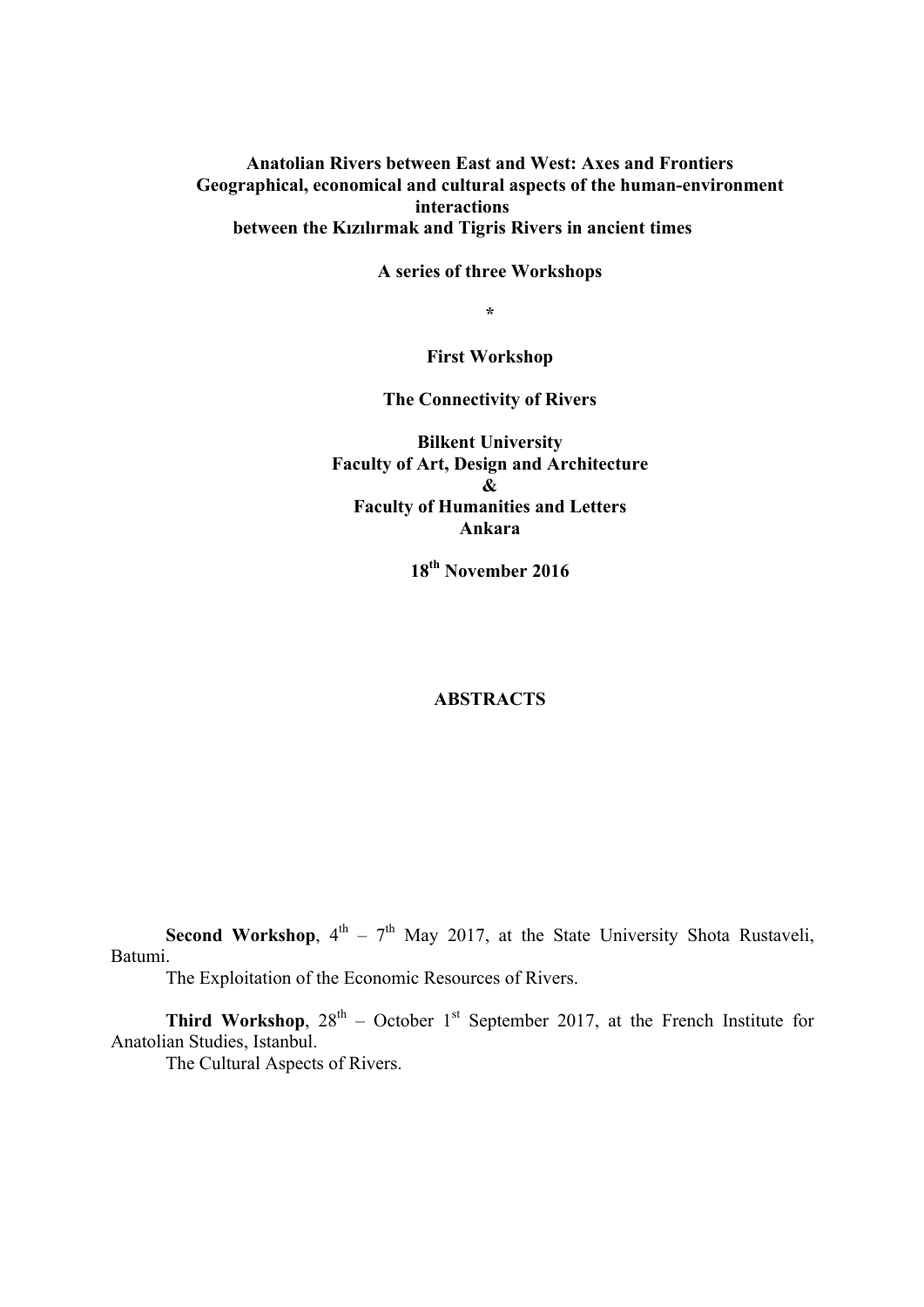#### **Frontier Rivers between Asia and Europe Anca Dan** (Paris, CNRS-ENS, anca-cristina.dan $(\partial \text{ens.fr})$

The concept of « frontier », the water resources and the extension of Europe/Asia are currently topics of debates to which ancient historians and archaeologists can bring their contribution. The aim of this paper is to draw attention to the watercourses which played a part in the mental construction of the inhabited world, in its division between West and East and, more precisely, between Europe and Asia. The paper is organized in three parts: the first is an inventory of the watercourses which have been considered, at some point in history, as dividing lines between Europe and Asia; the second part is an attempt to explain the need of dividing the inhabited world by streams; the third part assesses the impact of this mental construct on the reality of a river, which is normally at the same time an obstacle and a spine in the mental organization of a space.

1. The division of the ancient world, on geographic and historical grounds, was a matter of debate since Archaic times. The reason is that unlike in the modern definition of "continents", the ancient world was one island in itself and there was no agreement on how to cut it into two or three smaller islands. Ancient scholars, however, needed these slices in order to explain human diversity and historical events. But although everyone recognized that the Internal Sea (our Mediterranean and Black Sea, together with the Sea of Azov), with the Columns of Hercules (Gibraltar) were the major factors of division, there was no coherence between the identifications of the further channels which would have completely cut the two or three "continents" and make them islands in the Ocean. This clearly appears both from the variation of the names of the rivers used as dividing lines and from their identifications. The **Phasis** and the **Nile** were the first to be seen as major "frontiers"; however, unlike in modern geography, these hydronyms did not designate a unique flow during Antiquity. The problem of the Nile, its sources (to the south or to the west) and of its multiple mouths (parallel to the uncut isthmus of Suez) is extensively discussed by Greek and Roman authors (among whom Herodotus, Aristotle, Seneca), while defining Egypt, "gift of the Nile", between Asia and Libya/Africa. The fluctuation of the northern limit between Europe and Asia is less explicit. In fact, several rivers have been called "Phasis" by the Greeks, and this explains not only the wander of the Ten Thousand in Xenophon's *Anabasis*, but also the switch between the Don-Kertch Strait, the isthmus Caspian-Azov Seas and the Rioni as frontiers between Europe and Asia. The Rioni is for us "Phasis" *par excellence*. Nonetheless, other South Caucasian rivers (like the Aras, the Kelkit and the Çoruh) as well as the North Caucasian Kuban have been called "Phasis" by different ancient authors. The identification of the Kuban (Aristotle's **Hypanis**) as Phasis, in particular, explains the association of the Phasis and the Caucasus with the Cimmerian Bosporus, through Kuban's ancient delta (today Taman Peninsula). Kuban's flow north of the Caucasus also coincides with the isthmus between the Caspian and the Azov Seas, a real water basin millions of years ago, interpreted as a cut between Europe and Asia by Eratosthenes.

In addition to the Phasis, other rivers have been perceived as imaginary and even as real political frontiers between East and West. The case of the **Halys/Kızıl Irmak** is famous because of Cyrus' battle against Croisos at Pteria in 547 BC (in Herodotus). Yet, during the tumultuous history of the wars between Greeks, Romans and Byzantines against the Persians, Parthians and Sassanians, other rivers have been seen as symbolic thresholds for the two belligerents: the most known are the **Euphrates** (with its tributaries, including the Chaboras, cutting the Transeuphratene from the rest of Asia) and the **Tigris** (in the 2nd and 3rd centuries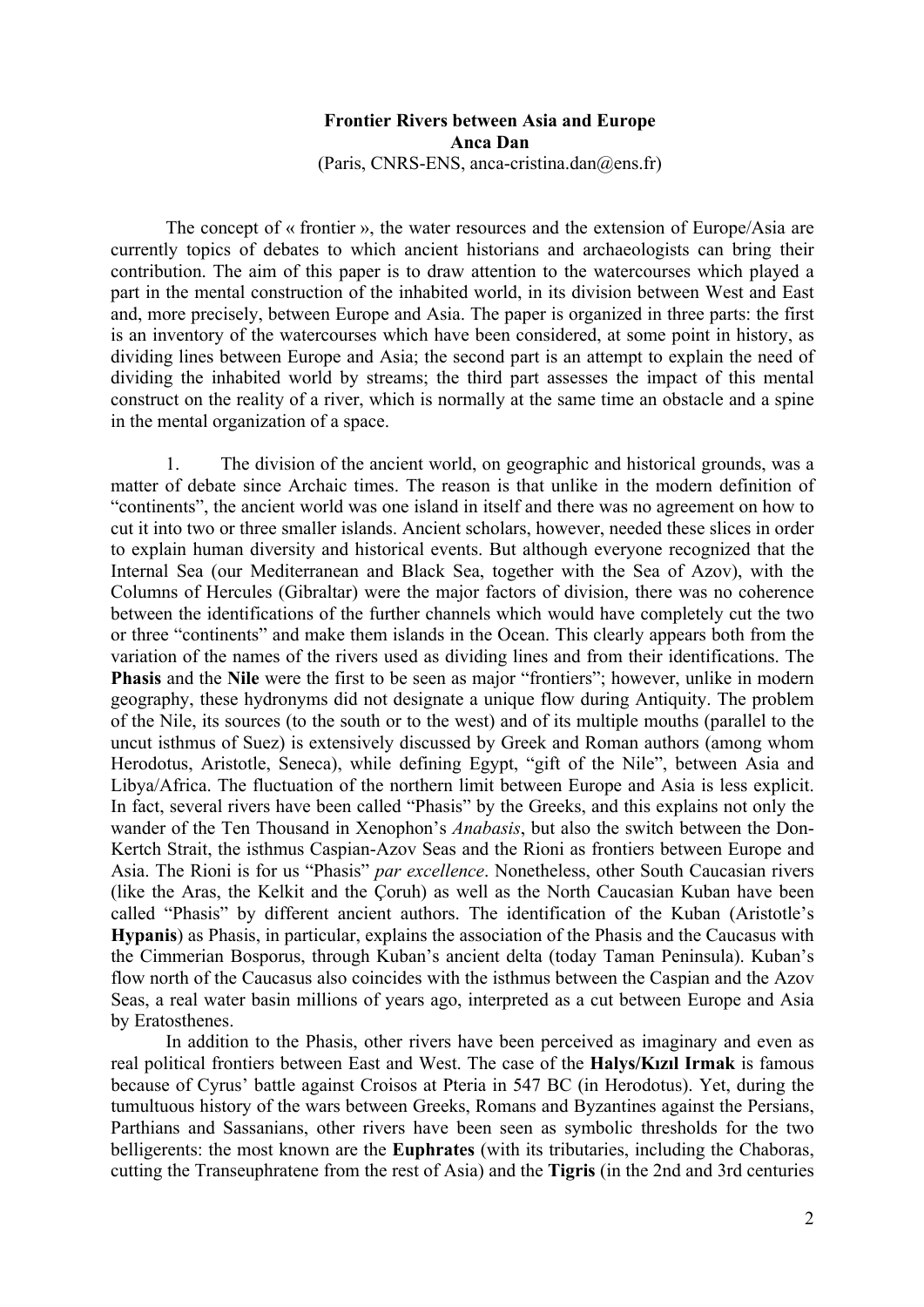AD). Their upper courses formed the Osrhoene, a zone of contacts but also of ruthless confrontations (if one thinks at the defeat of the Romans in Carrhae). In Byzantine times, several other water courses have been seen highly dangerous frontiers: to the West, the **Sangarios/Sakarya** marked the border between Byzantines and Seljuks, strongly disputed in the 13th century; until today, the **Hebros/Maritsa** represents the limit between Turkey and Greece, actual member of the European Union. To the East, the **Kydnos/ Tarsos çayı** and the **Orontes/Asi** have successively been seen as frontiers of Anatolia; until today, the Orontes corresponds to the frontier of Turkey with Syria, one of the hottest lines of separation between West and East.

2. During Antiquity like nowadays, these rivers were used as clear frames of the powers dominating Europe and Asia. Their crossing-points could be easily controlled from both sides and, under normal circumstances, no sudden inclusion passed unobserved. Moreover, unlike the mountainous chains – which could also play the part of "frontiers", like the Taurus in the treaty of the Romans with Antiochos III –, streams were clear demarcation lines for everyone. Strabo mentions river- and seacoasts as hard (although evolving) limits of lands: he does not refer only to political frontiers, but also to cultural demarcations, to be used in the construction of the mental world map. This preference for water can be explained by the ancient conception of the Ocean and the inhabited world: the island formed by the *oikoumene* was shaped by the Internal Sea – a golf of the Ocean penetrating deeply into the heart of the earth, through the Balearic, Tyrrhenian, Adriatic/Ionian, Cretan, Syrian, Aegean, Propontic, Pontic and Maeotic seas. The rivers separating the inhabited world were flowing into these seas from the Ocean or mountains close to the Ocean. Accordingly, they were channels between the Internal and the External Seas. Through them, the stream of the Ocean penetrated to the center; it exited the *oikoumene* through the Gibraltar straits, known from Aristotle onwards for its double flow. Although the *orbis terrarum* remained one – if one excludes the minor *alteres orbes*, like Britain –, its fragmentation could justify the generic differences and thus the conflicts between the Eastern and Western peoples. Therefore, the crossing of a stream, part of the cosmic Ocean, was occasionally connected to exceptional destinies which changed the whole world – through its unification (like Alexander) or through its disruption (like Xerxes).

3. Being a demarcation line between Europe and Asia did not prevent a water flow to be, at the same time, a connector – not only between North and South (for sailors), but also between East and West, for those who lived on its shores. Besides the **Halys/Kızıl Irmak** – whose role as a real political boundary between "Medes"/Iranians and Anatolian populations has been contested –, the **Tigris** and the **Euphrates** offer a good illustration of how settlements were established and developed on opposite shores, while these belong to the same empire or staged the opposition of rival powers. More suggestive are the topographies of the two Bosporus, the **Cimmerian (Kertch Strait)** and the **Thracian (Boğaz)**, both seen in Antiquity as "passages" (Greek *poroi*) and rivers: the Cimmerian Bosporus was presented as a mouth of the Tanais/Don at the exit from the Maeotic lake (Pseudo-Arrian), while the Thracian Bosporus could be identified with a mouth of the Borysthenes/Dnieper at the mouth of the Euxine Pontus/Black Sea (Stephanus of Byzantium). The Greeks occupied these straits since Archaic times, by fortifying the promontories from which they could not only take advantage of the connectivity and resources of waters and lands, but also keep an eye on each other. This is how one can explain the Ionian Archaic fortifications now excavated by the archaeologists on the ancient Island (*nesos*) of the Cimmerian Bosporus (in particular Akhthanisovskaja, Golubitskaja, Strelka, Red Oktober), as well as the whole colonial pattern,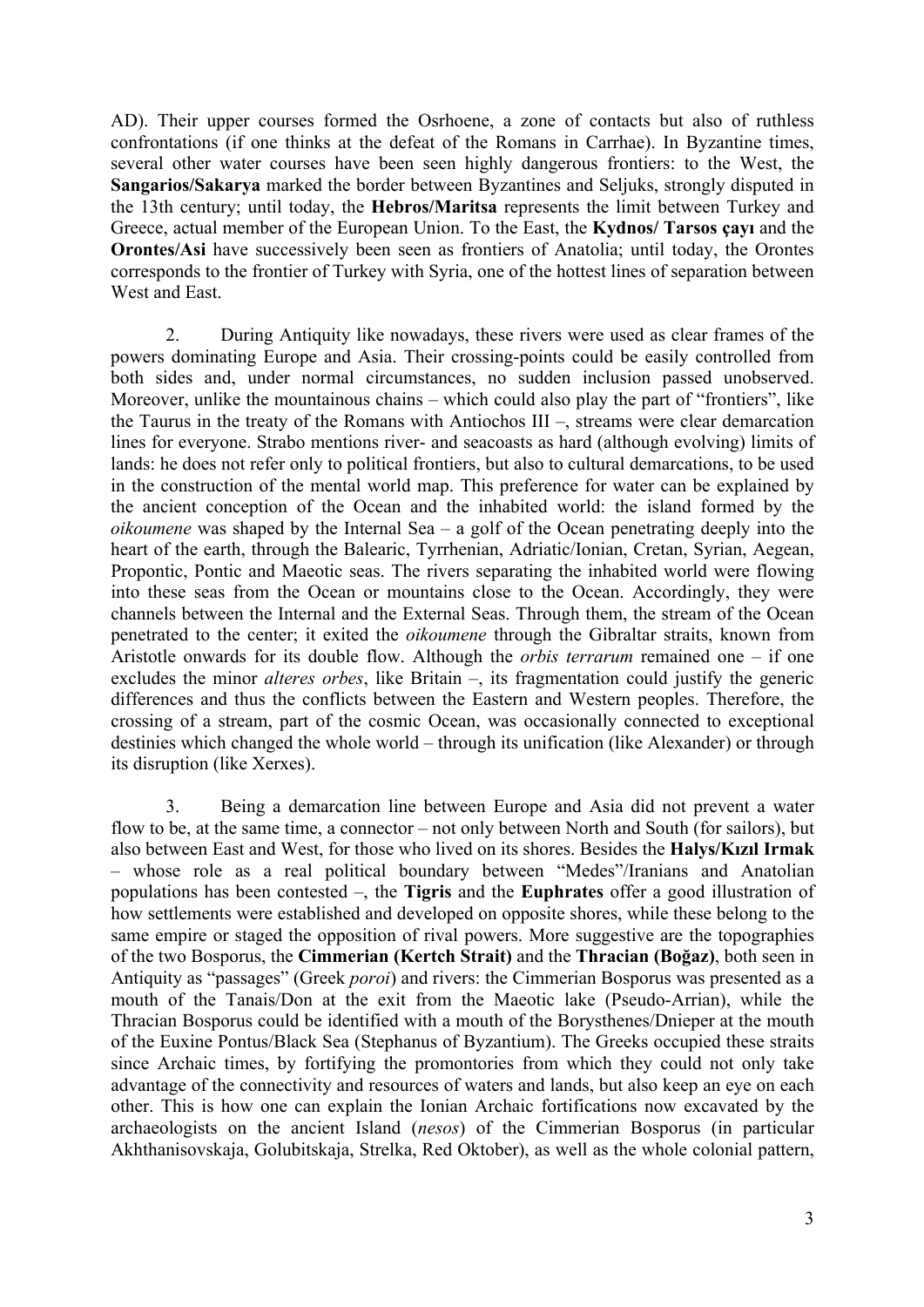from the European Kimmerion at the south-west, to the Asiatic Kimmerikon at the north-east extremity of the strait. On the Thracian Bosporus, the Megarians adopted an analogous strategy: the analogous toponyms on the Anaplous, in the territories of Chalcedon and Byzantium (already studied by Francis Vian) clearly show that a water flow, even one extremely difficult to cross, has always been an articulation, never an absolute barrier of the world.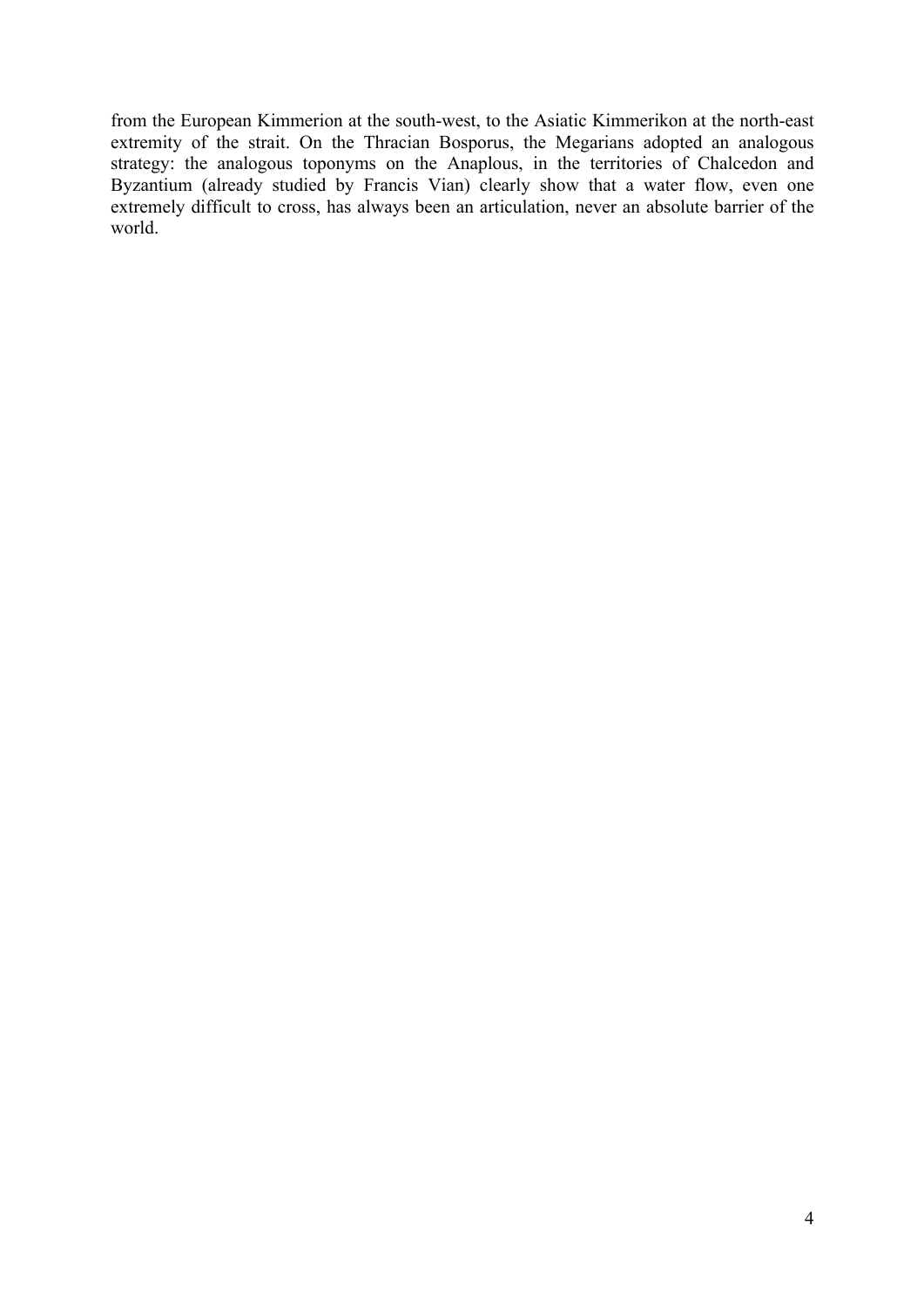# **Büklükale: A City of the 2nd Millennium BC at the Crossing of the Kızılırmak River Kimiyoshi Matsumura**

(Kaman Japanese Institute of Archaeology & Kırşehir, Ahi Evran University, k.matsumura@jiaa-kaman.org)

# 1. INTRODUCTION

From ancient times rivers have been an obstacle for the communication, with crossing points only at limited points. Therefore, crossing points were always strategically very important. The ancient city Büklükale is situated at a major river crossing on the western bank of the Kızılırmak River, opposite the modern village of Köprüköy in Karakeçili, Kırıkkale province, approximately 60 km southeast of Ankara.

The dimensions of Büklükale are approximately 500 m wide on the west-east axis and extend about 650 m north and south. At the eastern part of the city center, there is a rocky mound, which is about 30 m high and 300 by 200 m in area. At the south of the rocky mound, there are two terraces and another one to the east. On each of the terraces, stone foundations that belong to large architectural structures are visible.

The Japanese Institute of Anatolian Archaeology has been excavating at Kaman-Kalehöyük since 1985 under the directorship of Dr. Sachihiro Omura, the director of the Institute, and has established a revised chronology for Central Anatolia. One of the most important results is to have identified the so-called "dark age" settlement that is early Iron Age. However, there is one problem. That is the lack of the sequence in the Hittite Empire period. The purpose of the excavations at Büklükale is to fill the gap of the chronology at Kaman-Kalehöyük.

The Japanese Institute carried out preliminary surveys at Büklükale in 1991, 2006 and 2008. Since 2009, the excavations have been continuing under my directorship and have provided critical information on the chronology of the site.

#### 2. CHRONOLOGY AT BÜKLÜKALE

One of the excavation goals of Büklükale since 2009 was to establish the occupation history of the site. Excavations at the highest point of the rocky mound were conducted to better understand the stratigraphy of that area of the site and four strata were identified: the 4th Stratum of the 3rd Millennium BC, Early Bronze Age, the 3rd Stratum of the 2nd Millennium BC, the Middle Bronze Age (Assyrian Trading Colony Period) and the Late Bronze Age (Hittite Empire period), the 2nd Stratum of the 1st Millennium BC, the Iron Age and the 1st Stratum of the Ottoman period.

#### 3. THE IMPORTANCE OF THE CROSSING AT BÜKLÜKALE

The city of Büklükale was situated at a major river crossing and throughout history, this city held strategically an important position.

# *Ottoman period*

According to Orhonlu who researched the Ottoman history, the Seljuk bridge, Çeşnigir köprüsü, from the 13th century AD had the function of a "derbend (small fortress)". Therefore,in the Ottoman period 50 soldiers for observation and protection were assigned and the ruin of a Han and rooms were repaired. Furthermore, a Islamic temple was built (Orhonlu 1967).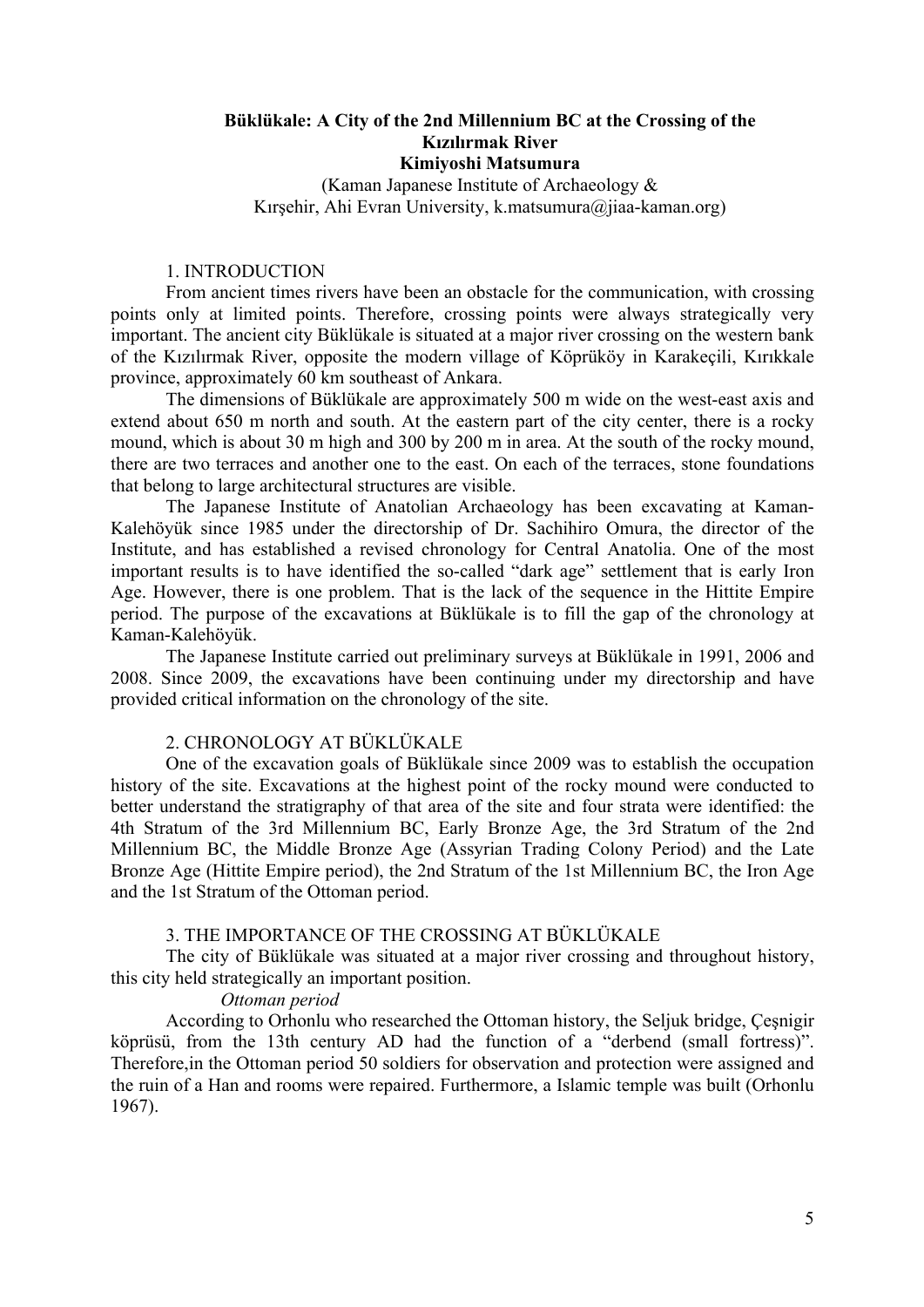#### *Seljuk period*

Cte de Cholet stayed in the town Karakeçili at 25th July 1882 and at 26th he came from Karakeçili to the bridge and in front of it he recognized the ruin of a caravanserai and a Lion Statue made of white marble (Cte de Cholet 1892). Two Lion Statues are now at Ankara Ethnological Museum. Anderson recorded the modern Khan at the foot of the hill of Büklükale, as well as the foundations of a rectangular building constructed of large squared blocks beside it (Anderson 1899). Today none of these architectural remnants are visible.

#### *Byzantine period*

As to the Byzantine period, Ramsey described that the road crossing the bridge got its importance first in the Byzantine period as a "Byzantine Military Road," He supposed that there has been a fortress to protect the bridge at the crossing point of the river and it must have been "Saniana," the military center of the Turma Saniana. Moreover, he suggested that the fortress was first built on the west side of the river by Romanos Diogenes in 1063 (Ramsey 1890: 219). During our survey in 2009, we found the remnants of a Roman/Byzantine bridge beside the Seljuk bridge. However, the results of the excavation don't indicate the existence of a byzantine fortress.

#### *Earlier period*

The oldest information we can obtain, is the "Histories" by Herodotus. He explained that the Lydian king Croesus wended his way to Pteria by way of the Royal Road and got across the Kızılırmak River by bridge, when he made war against the Persian conqueror of the Median Empire (Ramsay 1890: 29). However, it was not written clearly, in which point of the Kızılırmak River he went over.

Regarding the earlier period, we have some clues of a bridge or something to support crossing the river. When the level of the river water is low, one can see some bored holes in the rocks along the river. They might have been used for constructing a bridge, or for some type of waterway controlling mechanism in earlier times, perhaps in the Achaemenid period or even older.

There is a stone paved road on the western foot of the site Büklükale. It was possibly part of the "Royal Road" of the Achaemenid period.

#### *In the 2nd Millennium BC*

The excavations revealed that the city of Büklükale was prosperous especially in the 2nd Millennium BC and a lower city was built, possibly a trading center. The excavations at the rocky hill demonstrate the interaction of Büklükale with other regions by the medium of various materials. Such a relationship was not only with the east: Mesopotamia, but also with the north: the Black Sea region.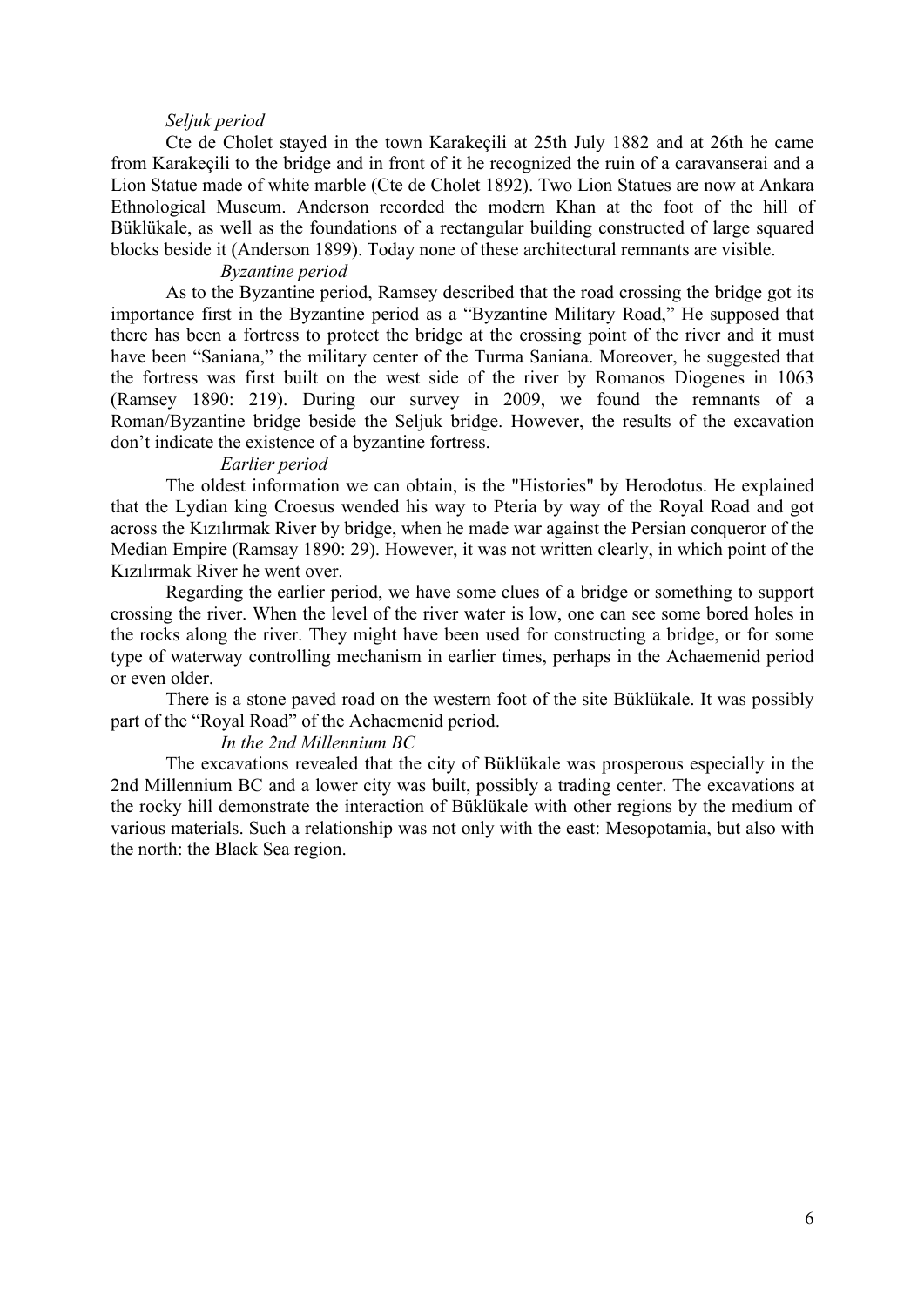# **The Kızılırmak in Hittite Times Andreas Müller-Karpe** (Prof., Philipps-Universität, Marburg, Germany, muekarpe@staff.uni-marburg.de)

"The queen of Kanis gave birth thirty sons in a single year. She said as follows: "What a walkuwan have I borne!" She placed them in reed baskets caulked with dung and set them on the river. And the river carried them to the sea into the land Zalpuwa. But the Gods took the babies from the sea and grew them up. As the years were passing by, the queen gave birth once more: Thirty daughters. She herself grew them up. . . The sons returned to Nesa (Kanis) . . . " Then a big wedding was prepared - but in the last minute one of the sons recognizes his sister. "We should not commit such an outrage.  $\therefore$ " he says – but the further story is broken off. So far the text from an old – Hittite tablet, found at the capital of the Hittite Empire, Boğazköy – Hattusa in 1970.

Kanis /Nesa is located near Kayseri. The river mentioned in the fairy tale should have been the Kızılırmak. The way of the baskets with the babies downstream the river can be easily reconstructed as follows: They reached the Black Sea in the land "Zalpuwa", the Bafra ovası. Other texts mention "Zalpa" as an important city. After growing to manhood, the boys return to their home. No doubt, it is a typical fairy tale. But all these tales had a historical nucleus.

We learn from this text:

1. The Kingdom or principality of Kanis was ruled by a female ruler. Indeed, also other documents show, that at least sometimes a queen or princess had been at the head of the state in the early second millennium B.C.

2. The Kızılırmak played an important role in the consciousness of the people of this time. This river was seen as the natural connection of central Anatolia with the sea. Background of this knowledge was most probably definite experience  $-$  traffic at the river was possible and the Black Sea could really be reached by travelling downstream.

3. People also came upstream from the Black Sea region to the Anatolian Plateau.

Some scholars believe, this tale might reflect the immigration of the Hittites from the Eurasian steppe across the Black Sea to Anatolia during the third mill. B.C. We cannot prove this, but it seems not unlikely, that this Zalpa-Tale might be a sort of immigration or foundation myth of the Hittite rule in Anatolia. We don't know, how the story is going on, because the lower part of the tablet is lost. But there are indications, that the young men, coming up from Zalpa, took over power in Kanis.

Similar myths telling about the abandonment of new borne children in a basked at a river, returning later and becoming important leaders, are also known from Mesopotamia (Sargon) and Egypt (Moses). Rivers take away small innocent babies and bring them back later as powerful persons – this is the common core of the story.

The Zalpa-Tale, today still not quite known in public, should be recognized as an important contribution to the early development of world literature. Its roots might go back to the 3rd mill. B.C. but the text is preserved in a copy from the 16 c. B.C.

The most ancient written sources concerning the Kızılırmak preserved as originals are cuneiform tablets, written in Old Assyrian language, found during excavations at Kültepe. Until now about 23 000 such tablets from the 19th/18 th c. B.C. were discovered in Kültepe but about three fourth of them are still unpublished. Due to this fact, only preliminary statements concerning the role of the Kızılırmak in these texts can be made. As most of the tablets are dealing with matters of trade, the river is mentioned always in context with economical activities, especially with the transportation of goods. For instance this text here: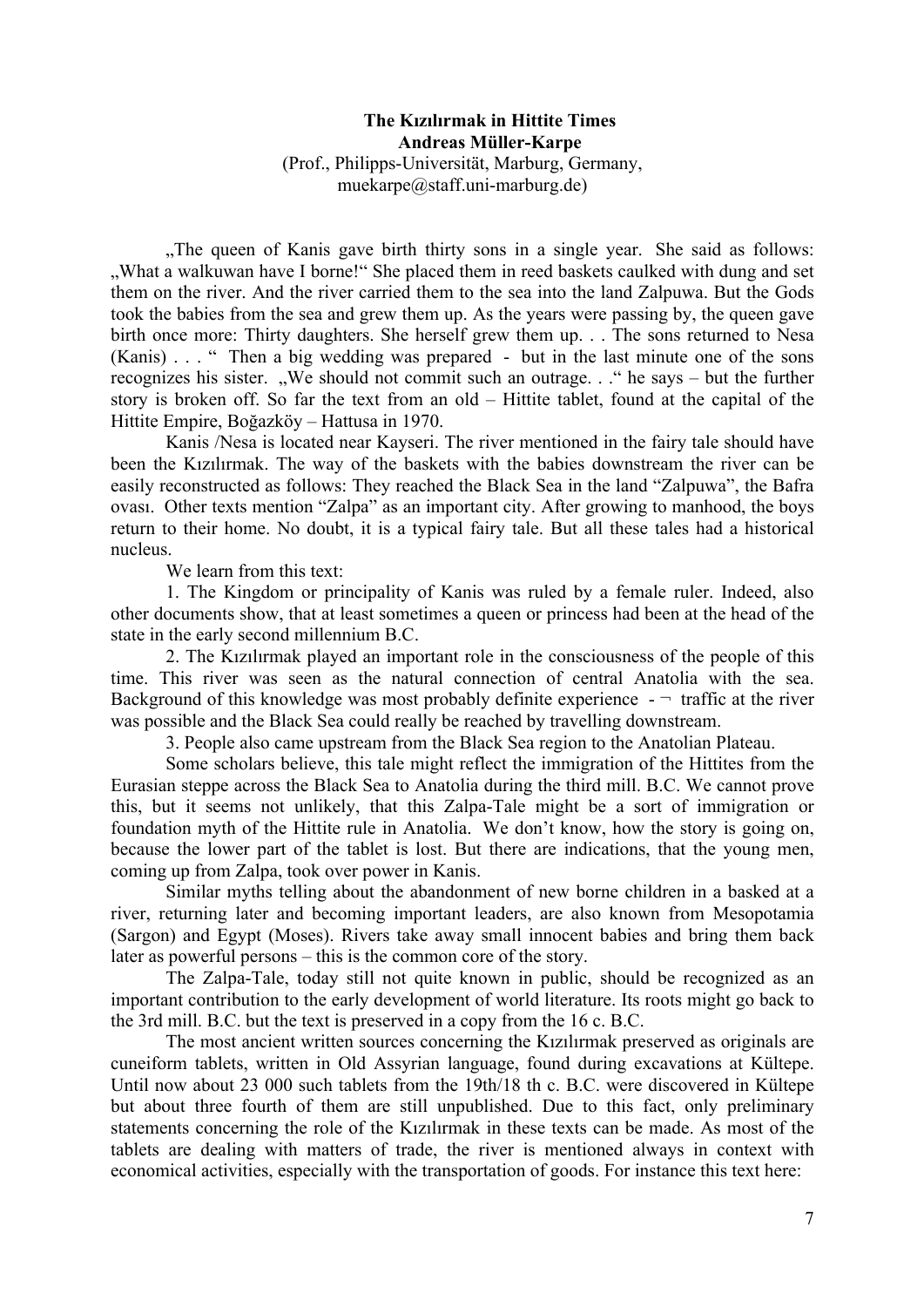" $1/3$  shekel of silver for the attorney,  $\lceil \cdot \cdot \cdot \rceil$  . shekels for the bridge keeper – all this I paid in Kanes. From Kanes to Washaniya, [I paid] 10 shekels of tin [for] our lodgings and our provisions . . . From Washaniya to Ninassa [they took x]shekels of tin as nishatum – tax. . . . 1 mina of copper for the bridge – keeper . . All of this pertaining to Ninassa. . ."

In this text, published by Morgens Trolle Larsen in 2010, the expenses for a journey are listed. It started at Kanis, were the toll for a bridge nearby has to be paid. It should have been a bridge crossing the Kızılırmak. Then Washaniya was reached (we have no exact localization for this town) and later, having crossed the river once more, the traveller came to Ninassa, also without an exact localization. The toll for the second bridge leading to Ninassa is preserved in the text: 1 mina copper, that means half a kilo (exactly 495.44208 g). For this amount of copper 1.5 kg wool or  $\frac{1}{2}$  sheep could be bought.

Downstream, where the river became wider, analogous it became more difficult to erect a bridge. Transport was managed here by ferries. The use of such a ferry is documented in another text from Kültepe. Between Tuhpiya and Wahsusana the Kızılırmak was crossed by boat. The charge of the boatman was also 1 mina copper like the bridge toll upstream.

But how did these boats look like in this time? No wreck is preserved, but we have some models from the excavations at Kültepe. The models are made of pottery, often with the typical red slip at the surface. They always show more or less simple rectangular boxes with the head of a ram in front at the bow or stem.

Thousands of tablets from Kültepe always deal with caravans of donkeys. Sometime they also mention porters and wheeled carts for bulk transport. But regular river transport of goods is not attested at the Kızılırmak in this time, as far as I know. Some documents indicate a function of the river as a borderline between two city-states, like Kanis and Washaniya. But it seems, that customs duties were not common at these borders. The merchants normally payed their import tax when they arrived at the local palace. The fee for bridge crossing or the ferry "corresponded to the living costs of the keeper and maintenance of the structure" as Gojko Barjamovic pointed out. He also refers to a third bridge near the city of Samuha. The relevant text was published by Klaas R. Veenhof in 2006: "One shekel of silver in Hurma I gave to the caravanserai. (The costs of) the smuggling textiles I gave in Luhusaddia to Ikuppia, son of Daya. 3 shekels of tin [for . . .]his lodging . . [x shekels of tin] I gave [to / for . . .] at the bridge. [x shekels of t]in I gave to the caravanserai in Samuha. I gave 1 ½ shekel of silver as wages of a porter until Samuha. . . " Then the way headed to Hatipitra - Kutia - Hasanum - Karahna - Kuburnat. Here once more travel expenses are listed. The caravan came most probably from Assur via Hurma and Luhusaddia. Before reaching Samuha a bridge has to be crossed. Then the route continues until the final destination Kuburat. We should expect, that all these places lay at a line. But where can Samuha with its bridge be located?

Samuha was a very important city during the entire Bronze Age. Tablets from Kültepe listed this city in the 19th c. B.C. as a "Wabartum", a smaller trading point of Assyrian merchants, later, during the 18th c. B.C. its importance grew and it became a "Karum", a trading colony of Assur. But while most of these karū were burnt down during the 18th. c. B.C. and disappeared from the map, Samuha became even more powerful in the time of the Hittite Empire until its final destruction in about 1200 B.C.

There are lots of cuneiform documents, found in the Hittite capital Hattusa, dealing with Samuha. Since the very beginning of Hittitology, scholars are searching for Samuha. Especially one Hittite text played a decisive role in this lively discussion. It deals about river transport of grain to Samuha. According to this text Samuha lay at a navigable river. Most of the scholars were convinced, the only navigable river in Anatolia is the Euphratus, so Samuha has to be searched there. Only very few Hittitologists took also the Kızılırmak into consideration. In 1993 we begun excavating the Hittite site Kuşaklı about 80 km south of the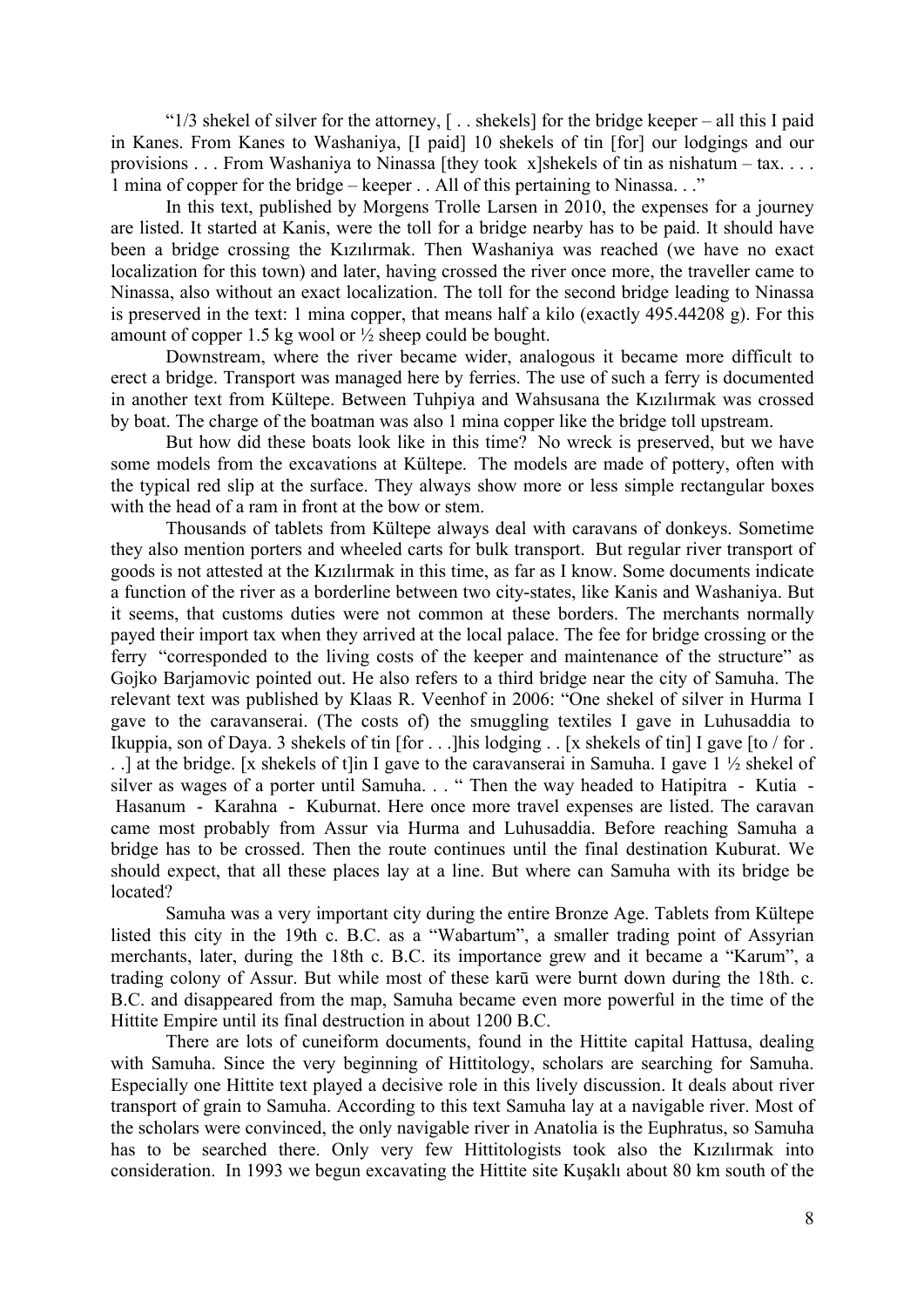Kızılırmak. As a result of 12 seasons of excavation we can state, this site was a typical Hittite provincial town, founded in the last quarter of the 16th c. B.C. and finally destroyed ca. 1200 B.C. During the second season of excavation we were happy to discover a small archive of cuneiform tablets form the late 13th c. B.C.. According to these tablets and also hieroglyphic stamps on pottery it was possible to identify this site with the Hittite town Sarissa, already known for texts in Hattusa.

And now the decisive point is as follows: Several texts from the capital mention Sarissa together with Samuha and also with Hurma. These three towns should have been neighbours. After the definite localisation of Sarissa it became almost impossible, that Samuha laid at the Euphratus. It became clear, that the upper Kızılırmak was the region, we had to search for Samuha. But where was the exact place? On holydays during the excavation in Sarissa we sometimes went to the bank of the Kızılırmak for picnic and also to visit ruins. In 1999 I was fortunate to find a small piece of a tablet right on the surface of the site Kayalıpınar.

The text mentions indirectly a goddess, which was worshipped especially in Samuha, but also elsewhere. In my publication I formulated very carefully, this fragment might be a first indicator for a possible localisation of Samuha at Kayalıpınar. After it I was very astonished, that no one criticised me. Just the opposite: In various publications my proposal was immediately accepted and even more, it was taken as proved - but at this time it wasn´t by far proved. We started our excavations at Kayalıpınar in 2005. Ten years later we were happy to discover an archive with a complete series of documents, which show clearly, that Samuha was indeed the ancient name of Kayalıpınar.

The localisation of Samuha provides the decisive key to solve also other problems of the historical geography of the upper Kızılırmak – Region. This text from Hattusa for instance:

"The boats [brought] the harvest from Pitijarik to Samuha. They brought it one time and with the first tour [the cargo] was as follows: [4]00 utili- soldiers- breads, 600 kaskaean soldier breads, 16 parisu flour, [...]. Because the water became shallow, they unloaded the boats. Then the water turned (became deeper) and they loaded [the boats] again in Pitijarik; they put on the boats as follows: […] (and) 120 parisu barley. With a total of two tours 130 parisu spelt . . . " The boats late arrived at Arzija and came finally to Samuha. The text is quite important in the context of our workshop: 1.We have here clear evidence for river transport at the Kızılırmak in the 13th c. B.C. 2. The boats were used for normal cargo, not just for fishing or ritual purposes. 3. The text mentions also problems: At some sections of the course of the river the water was too shallow for sailing with cargo. 4. Pittijarik, Arizija and Samuha lay all on the Kızılırmak. As the Number of Hittite sites in the region is limited all these Hittite cities might be located now.

It is also possible to reconstruct, at least partially, the old Assyrian itinary mentioned earlier. At least two stops on the way can be fixed definitely: Samuha and Karahna. But they will help to find the other stations mentioned in the text in future. The new Hittite texts from Samuha give as well more information about the Kızılırmak: the river played an important role in religion. Several rituals were celebrated at the banks of the river. But also ships and a bridge are mentioned in these texts according to Elisabeth Rieken, who works about the tablets. Not only in the 19th but also in the 13th century we now have evidence for a bridge crossing the Kızılırmak at Samuha. Unfortunately no traces of these bridges were found at the terrain up to now.

The name of the river was Marassanta or Marassantija in Hittite Times. On tablets from Hattusa this name is mentioned in a treaty text, written in Akkadian language (treaty between Suppiluliuma I and Sattiwaza of Mitanni, 14th c. B.C.) and also in mythological contexts, in rituals, and oracels. Of special interest is paragraph 22 of the Hittite Law: § 22: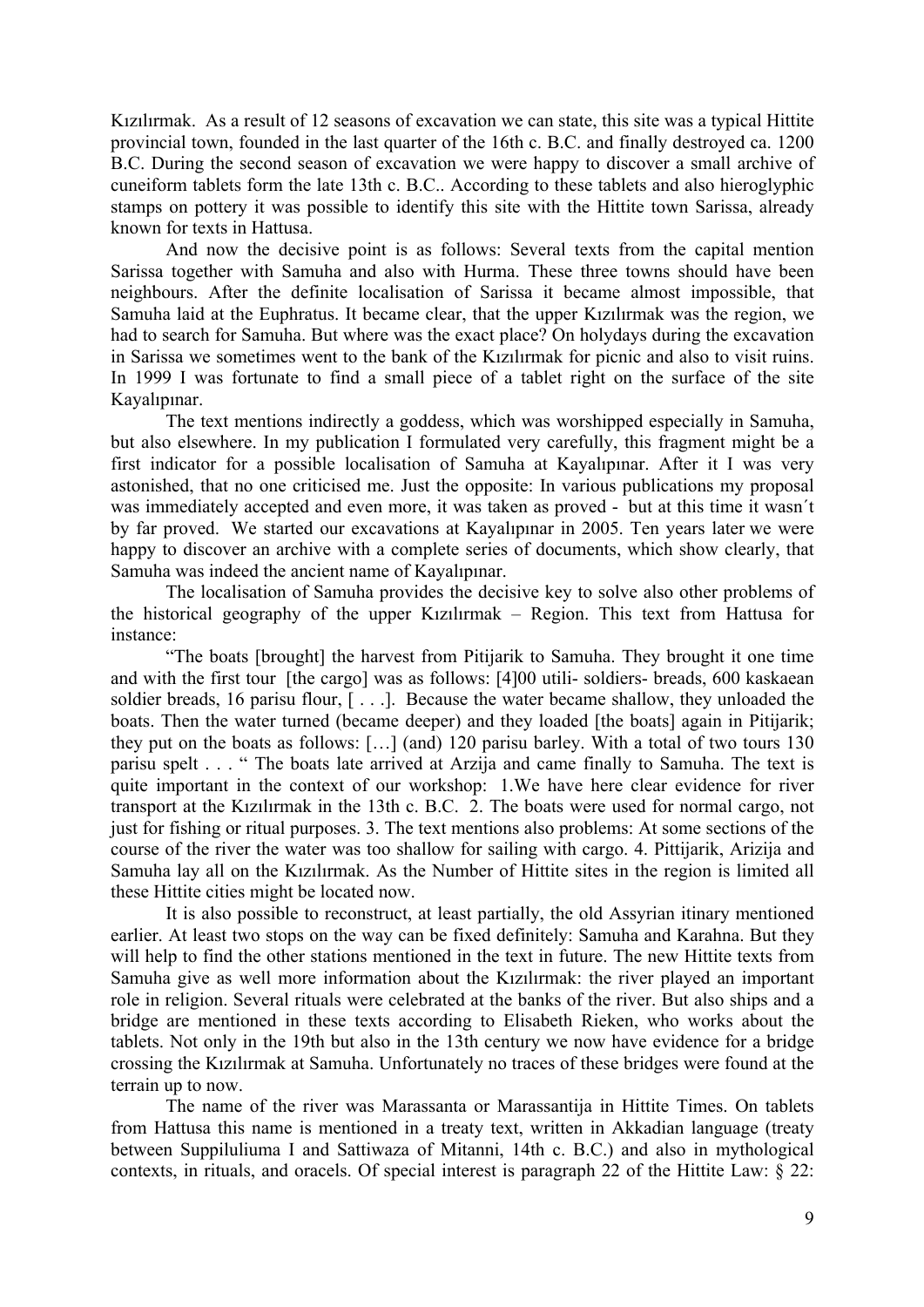"If a slave runs away and anyone brings him back—if he seizes him in the vicinity, he shall give him shoes; if on this side of the river, he shall give him 2 shekels of silver; if on the other side of the river, he shall give him 3 shekels of silver." This means, that the course of the river had a certain importance in a juridical sense as a kind of borderline between two fare zones.

And last but not least I would like to drew your attention to a fragmentary text of the "Myth of the city Nerik": "In former times the Marassanta flowed. .. but now the Weathergod has turned him. . " This should be interpreted as an early description of the phenomenon of change of a natural stream channel. The Weathergod brought rain and a flood which caused a "turning", that means changing of the river bed of the Kızılırmak, most probably in the region west of Vezirköprü.

To sum up:

As the longest river in Anatolia, the Kızılırmak played an important role in Hittite Times. Its significance was:

1. In the awareness of the Hittites this river was the connection line between the land of Hatti at the plateau and the sea and perhaps also with their original homeland.

2. Only in a very limited sense the river had a function as a borderline.

3. The Kızılırmak was navigable in Hittite times, even at its upper course in the Sivas region.

4. Traffic across the river was enabled by bridges, ferries and fords.

5. It was a holy river, rituals were celebrated at its banks.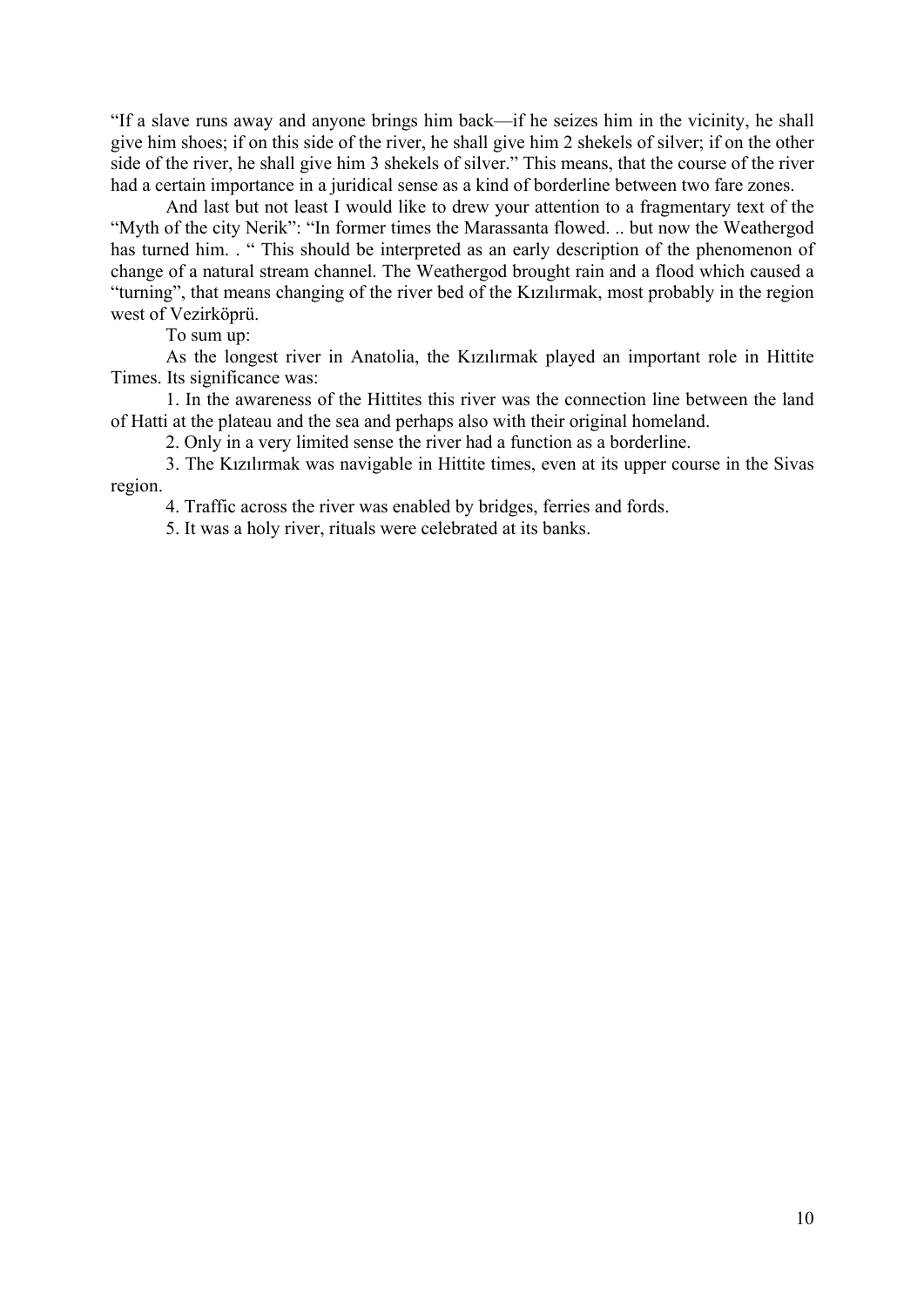# **Ancient Settlements in the Lower Kızılırmak Valley Hüseyin Turoğlu**

(Istanbul University, turogluh@gmail.com)

The study area is the Lower Kızılırmak Valley (41 $^{\circ}$  25' - 41 $^{\circ}$  45' N and 35 $^{\circ}$  38' - 36 $^{\circ}$ 09′ E) covering the delta, lower plateaus, mountainous steep slopes, and narrow deep tributary valleys of the Kızılırmak River (Fig.1). Archaeological surveys in the region determined 16 Bronze Age settlements, 10 Roman period settlements, and 18 tumuli (Alkım 1972, 1973, 1974, 1975; Alkım et al. 1988, Kızıltan 1992) (Fig. 2). In this study, answers to the following two questions were investigated by the geographic approach. Why did people choose to settle in this region? How did they live in this area? Geographic Information System (GIS) methodology was used for analysis. Topographic, hydrographic, soil, and geological databases were created using Map info software. Surface and spatial analyses were carried out using the same software.

The topographic database was used to determine the main geomorphological units and to carry out slope analysis. The Quaternary delta plain (Bafra Coastal Plain), Pliocene old delta levels, southern plateau surfaces and Lower Kızılırmak Gorge are the main geomorphological units in the study area (Turoğlu 2010). Slope analysis was conducted in four categories: 0-7, 7-11, 11-18 and 18+ degrees, which are the meaningful slope classes in terms of agriculture and settlement (Fig. 2) (Selassie 2015). The soil map was produced using the database and classified into five soil classes, as Brown forest soils, Brown podzolic soils, Hydromorphic soils, Collivial soils, Alluvial soils, mapped (Fig. 3).



**Fig. 1:**Location map of study area.



and

tumuli

 Iron Age settlements and In region.

11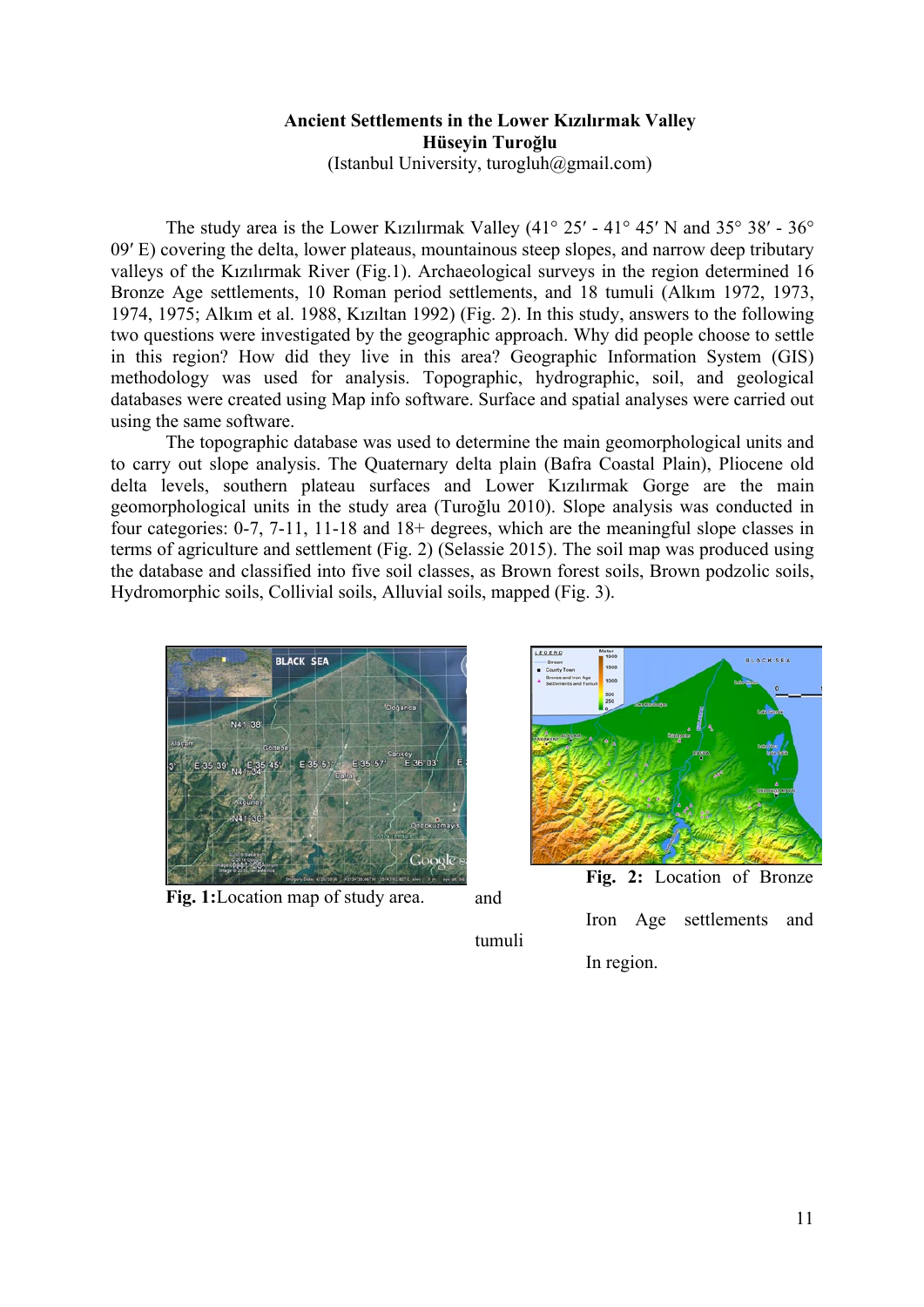

**Fig. 3:** Slope map of study area. **Fig. 4:** Soil map of region.



As a result of analysis, the following assessments were obtained. Geographical conditions of the Lower Kızılırmak Valley played a decisive role in the choice of settlement in ancient times. Water (for freshwater sources), Geomorphology (for shape and elevation of surface features of the land), Climate (for temperature, precipitation, wind, humidity), Vegetation (Plant species and population density of plants) were all important geographical parameters for the selection of sites for settlement during the Bronze Age and Iron Age in the study area. Also, the Kızılırmak River played an important role in early settlements/civilizations due to its providing freshwater sources for drinking water, freshwater hunting and gathering, freshwater sources for agricultural irrigation, natural waterways and transportation, and protection against enemies. In addition, the Lower Kızılırmak River basins were also important in supplying the needs of early settlements/civilizations in many ways, including Agricultural areas (Delta, river terraces, alluvial valley floor, alluvial fans), Land gathering and hunting (high levels of plant species diversity, wildlife species and population richness), Raw materials (Forests for trees, Clay for pottery, Mines for metals), and Security of the city/settlement (High and steep slopes, Rough terrain, Deep and narrow valley systems, Ease of defense). The above evaluation can be regarded as the reasons for settlements gathering in the Lower Kızılırmak Valley during the Bronze Age and Iron Age.

# **References**

Alkım, U. B. 1972. İslahiyeve Samsun Bölgesinde 1971 Çalışmaları. Belleten XXXVI: 422-426.

Alkım, U. B. 1973. İslahiyeve Samsun Bölgesinde 1972 Çalışmaları. Belleten XXXVII: 435-438.

Alkım, U. B. 1974. Samsun Bölgesi 1973 Çalışmaları. Belleten XXXVIII: 553-556.

Alkım, U. B. 1975. İkiztepe Kazısı 1974 Dönemi Çalışmaları. Belleten XXXIX: 565- 567.

Alkım, U. B., Alkım H., Bilgi, Ö. 1988. İKİZTEPE I, Birinci ve İkinci dönen kazıları (first and second season excavations) 1974-1975. Atatürk Kültür Dil ve Tarih Yüksek Kurumu Türk Tarih Kurumu Yayınları V. Dizi, Sa. 39, Ankara.

Kızıltan, Z. 1992. Samsun Bölgesi Yüzey Araştırmaları (1971-1977). Belleten C. LVI, Sayı: 215, sayfa 213-242, Ankara.

Turoğlu, H. 2010. Kızılırmak Deltası ve yakın çevresinin jeomorfoloji köz ellikleri ve insan yaşamındaki etkileri. Anadolu Araştırmaları, İstanbul Üniversitesi Yayınları no: 4903, ISSN 0569-9746, sayfa: 98-111, İstanbul.

Selassie, Y.G., Anemut, F. and Addisu, S. (2015). The effects of land use types, management practices and slope classes on selected soil physico-chemical properties in Zikre watershed, North-Western Ethiopia. *Environmental Systems Research*, 4:3, p 1-7, licensee Springer, DOI: 10.1186/s40068-015-0027-0.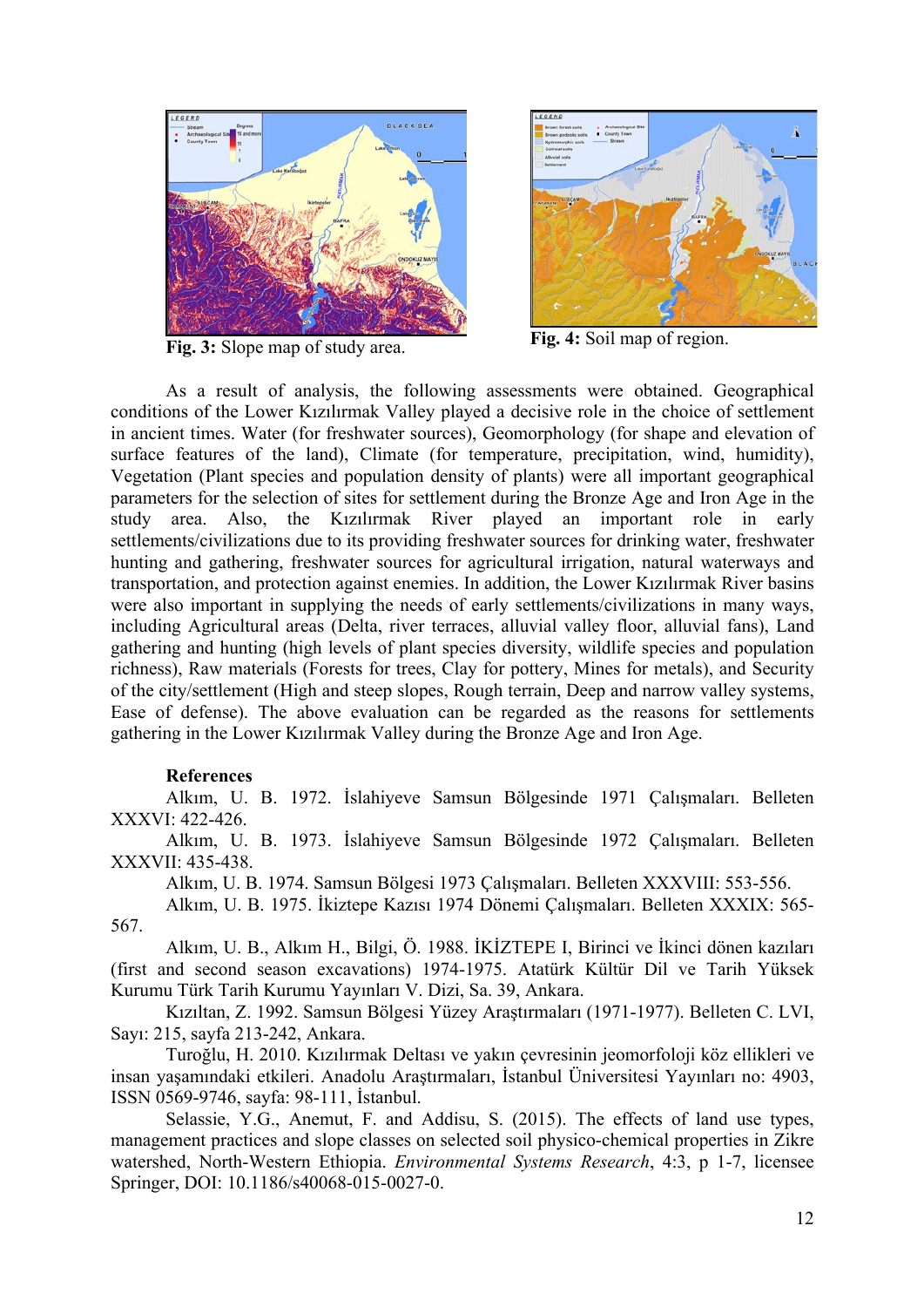# **The Phasis River as a Trade Road**<sup>1</sup> **Guram Kvirkvelia** (Tbilisi, Institute of Archaeology, kvirkvelia@gmail.com)

Domestic geographical conditions in any country are one of the factors shaping the formation of the system of transit transport arteries. For such a mountainous country like Georgia, of great importance were roads along the valleys and streams of the existing rivers.

Caucasus since ancient times was one of the bridges that connect Europe and Asia. From the point of view of the some Greco-Roman and Byzantine authors river Phasis was the border between this two continents.

The inclusion of the Caucasus, and Colchis into the system of international trade relations, especially after foundation of Greek colonies on the shores of the Black Sea, has determined the appearance transit routes of communication. Along the river Phasis lay important section of the trade route connecting West World with the East.

Phasis River (first mentioned in Hesiod., Theog., 940-942), is often listed among such great rivers of the *oecumene*, as the Euphrates, the Nile, the Ister, the Tanais, etc., and mentioned by almost all the Greek and Roman writers on Colchis.<sup>2</sup> is identified now by the most scholars with the modern Rioni River (lower and middle reaches) and its left tributary Qvirila (in current Western Georgia).<sup>3</sup>

The most clear evidence about navigation along the river Phasis one can found in Strabo's (XI,2,17; XI,3,4;), and especially Pliny's (Pliny, NH,VI,13) information, which describes the possibility of shipping from the mouth of the river to the fortress Sarapana. Last one even gives us the information about some details of the navigation for large and small vessels. Information of the same kind is contained in Anonymous Peripl. Pont. Eux., 41-43. Of great interest are also evidence from Tabula Peutingeriana and Cosmographia of Ravennatis Anonymi, which confirms reports of navigability of Phasis until the fortress Shorapani

The fortress of Sarapana is mentioned also in Byzantine sources (Procop. Caes., BP, I, 12; II, 29; Just., Nov., XXXI (XXVIII) and is identified with remains of city and fortress Shorapani situated at the confluence of the Qvirila and Dzirula, both tributaries of Rioni.

Navigation on the Phasis continued to the mid- $19<sup>th</sup>$  century, as indicated by numerous reports of Turkish, Russian and European travelers. By his point of view very interesting is also one of the maps of Western Georgia, drawn in 1737 with explanatory legends related to the peculiarities of the navigation on the river Rioni.

Written sources on the use of Phasis as a trade route are date back to Strabo and Pliny, who consider this river as a segment of the trade route from India to the Black Sea. This evidence may derive. These data may have come from earlier, Hellenistic sources.

 $1$  The large part of this communication is a kind of compendium of works of Otar Lordkipanidze, outstanding researcher of ancient Colchis, and is a sign of respect to his memory

<sup>&</sup>lt;sup>2</sup> Full list of them can be found in the book of late Academician Otar Lodkpanidze published at the end of the last century Otar Lordkipanidze. Phasis. The river and the city in Colchis. Stutteart 2000, pp. 13-15.

 $\frac{3}{3}$  In details see. Lordkipanidze O. Das alte Georgien (Kolchis und Iberia) in Strabon's Georgraphie. Amsterdam, 1996, S. 97-106.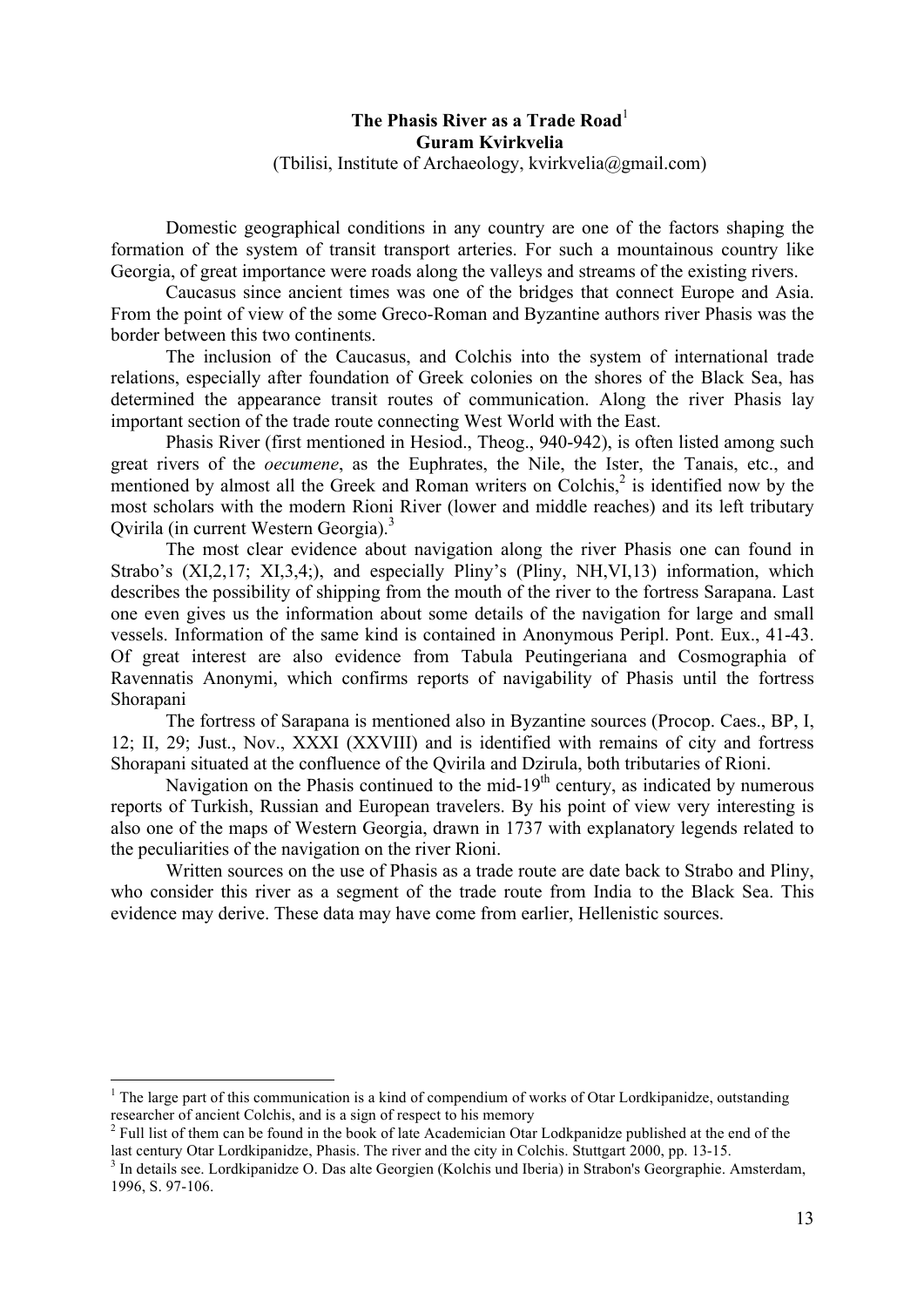The possibility of using this route for commercial purposes since the archaic and classical time has testified by archaeological finds in the Colchian hinterland. Finds of the Hellenistic period are even more abundant, and their range is much wider. In later times, archaeological materials are not as eloquent as in earlier periods, and therefore we have to rely on more literary and documentary evidence.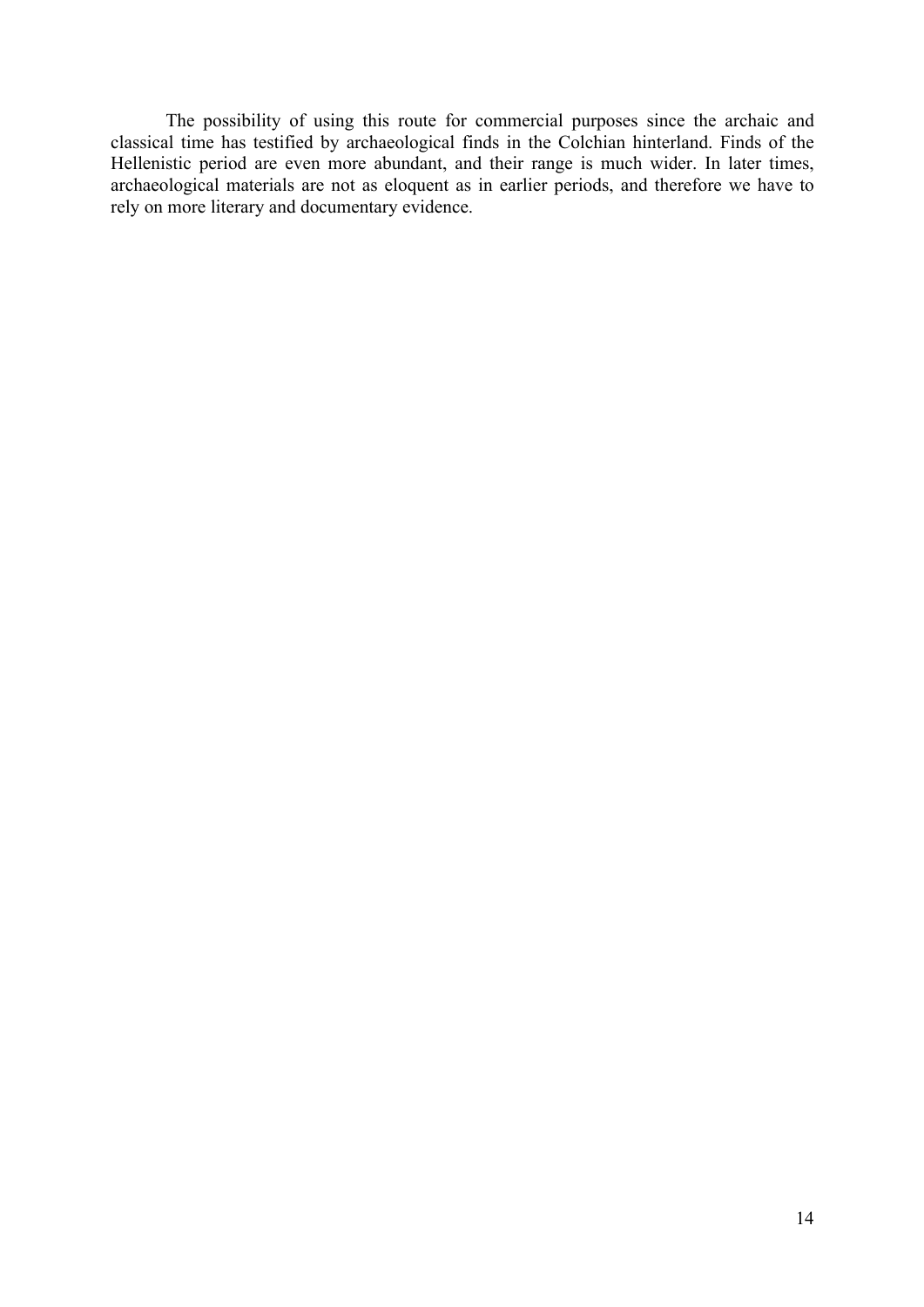# **Parthenios (Bartin River) Fatma Bağdalı Çam** (Bartın University, fatmabagdatli@yahoo.com)

The Parthenios River (Bartın Cayı) constituted a natural border between Paphlagonia and Bithynia regions in ancient times. His name is mentioned frequently in ancient sources from 8th century B.C. Parthenios, as a river god, is depicted on coins of Amastris, which is the formal center of the region. These descriptions emphasize that Parthenios was important for the transport of commercial productions from the inner region to Black Sea. The river-god on coins holds an olive branch in his hand. S. Mitchell has mentioned this definition in connection with the Meles River in Ionia. Because the Meles River has been depicted with Homer portrait on Amastris coins too. So, what Meles is for Ionia, Parthenios is the same for Amastris. The olive branch in Parthenios' hand shows that it is important for commercial transport in the city. During the Ottoman era, the river is known to be a waterway that carried merchandise from the hinterland. Therefore, the Parthenios has been the most important commercial waterway for Amastris (and may be for Parthenia Kome/ Bartın City) from the Roman Period to the end of the Ottoman Period. Parthenius seen on milestones from Roman Period and Parthenia Kome mentioned in Early Byzantine Period, sign the same city in connection with the Parthenios River. This study aim firstly to give information about the Parthenios River , and then to find the source of Parthenios name and the finally to prove the presence of Parthenius or Parthenia Kome settlement.

*Keywords*: Paphlagonia, Parthenios River, Parthenia Kome, Bartın.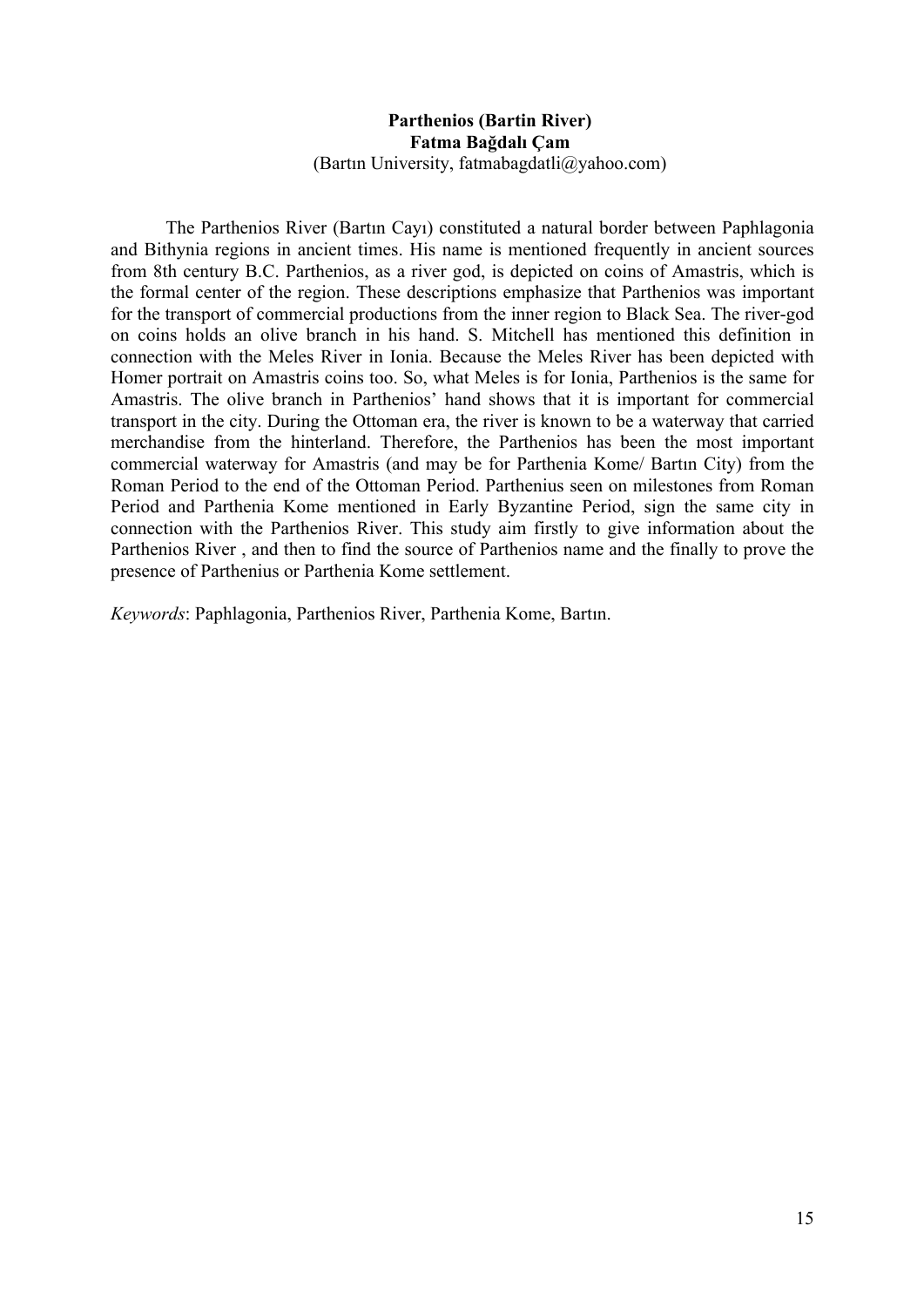# **The Billaios River in the Ancient Times Şahin Yıldırım**

(Bartın University, sahinyildirim@live.com)

The ancient city of Tios / Tieion, on one of the transit points between Eastern Bithynia and Western Paphlagonia regions in the ancient period, is located today in the township of Filyos in the Çaycuma District of Zonguldak province in the western Black Sea region of Turkey. Tios lay at the mouth of the river Billaios and was also well positioned lying as it did along the river valley. The river was of central importance for the economy of Tios because it provided fertile land to the inhabitants along the river, access to the interior parts of Anatolia as the first 20km were navigable to boats of only a meter draft and it was used for the transport of agricultural products from the cultivated areas and timbers from forests. A flood in 2009 in the Gökçebey Region, on the southern border of Tios allowed the remains of a construction to come to light that calls to mind a customs warehouse near the Billaios River where it meets with the Devrek River. During a surface survey in the field in 2010 we found two inscribed lead weights under water. We are also aware of seven other lead weights of Tios which have the same features in terms of shape and inscription. At the beginning of September 2012 a rescue excavation was started in the area by the Karadeniz Ereğli Museum and Assistant Professor Şahin Yıldırım and many potteries items and amphora handles have been found. All these inscribed weights and potteries found in the area give us a clue about the function of the construction. Possibly the agricultural production of the valley and timber from the famous forests of the region were brought to this customs warehouse by boats or by road in order to be taken to the city center after the processes of weighing and payment of the taxes.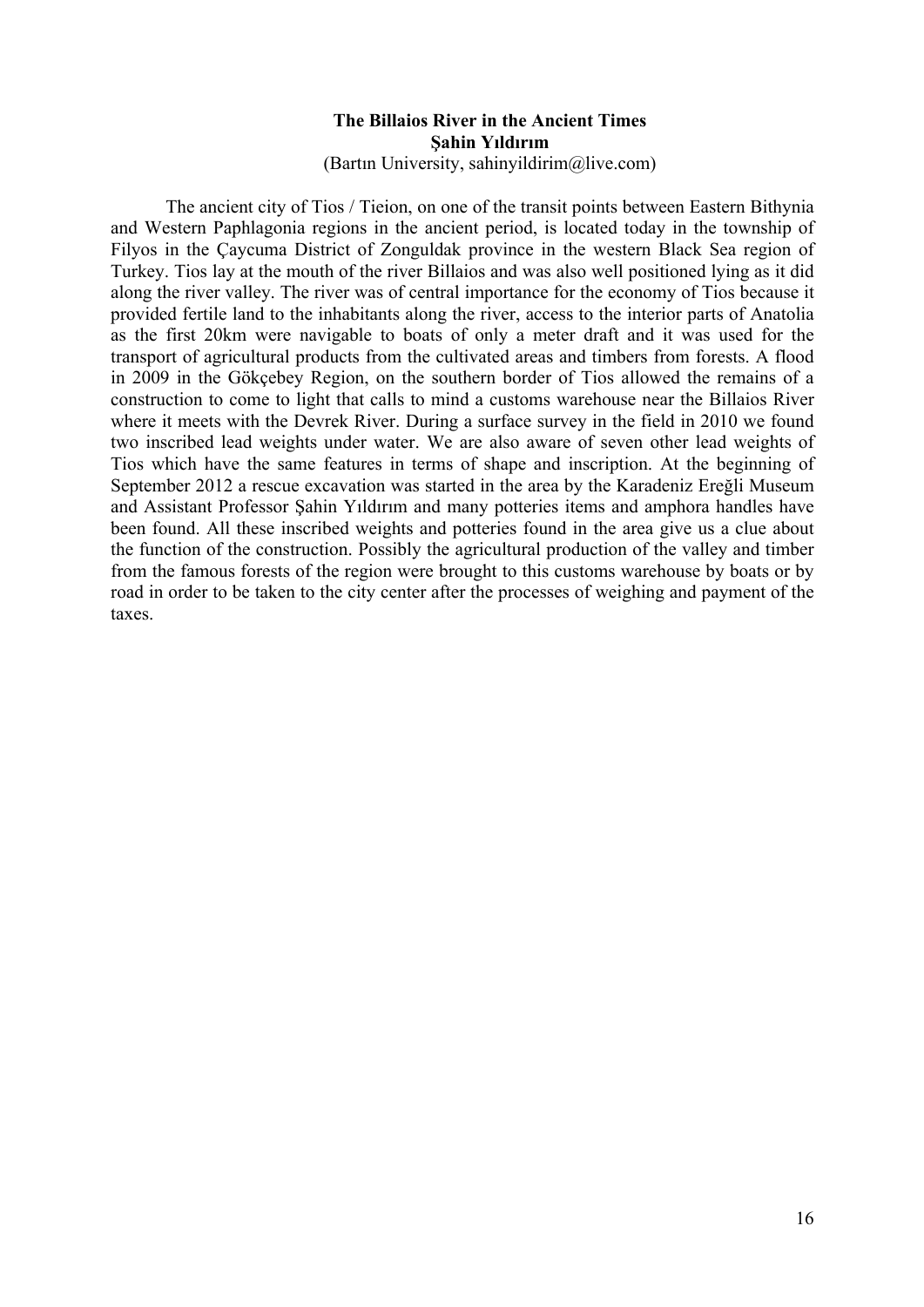# **The "Nile Mosaic" of Palestrina: the Canopic branch as a borderline Jean-Yves Carrez-Maratray**

(University of Paris 13 Sorbonne, Paris, Laboratoire Pléiade, jean-yves.carrez-maratray@univ-paris13.fr)

The common view of the ancient geographers concerning the limit of the three continents, Europe, Asia and Libya, was that the course of the Nile separated Asia, on its right, eastern, bank, from Libya, on its left, western, bank. This posed the problem of the nature of the Delta, which seemed to belong neither to Libya nor to Asia. That is why Greeks often call it "the island". This division in three continents with the Nile as boundary between Libya and Asia, even conceived at an earlier date, becomes common only with the Hellenistic science.

But previously, the Ionians had another way of thinking, a theory that Herodotus teaches us, even if he does not agree completely with it. For them, especially Hecataeus of Miletos, there were only two continents, Europe on the north and Asia on the south. In this case, Libya was only a modest part of  $Asia<sup>4</sup>$ . They added, according to their view, that "only the Delta was Egypt". This means that what we call "Upper Egypt" was not Egypt but it belonged to "Asia" or, as a southern country, to "Ethiopia". Indeed, in the far south, there was Ethiopia or, the land of the Ethiopians. As Pierre Schneider as masterly shown in his *magnum opus*, Ethiopia was a very large concept, which can run from the far east to the far west via all the southernmost part of the *oikoumene*<sup>5</sup>.

In our contribution, we will try to show that the "Palestrina Nile mosaic" is a representation of Egypt which strictly follows this ancient "Ionian" conception, identifying the "Delta" with "Egypt" and "Upper Egypt" with "Ethiopia".

#### **The "Nile Mosaic" of Palestrina**

1) Provenance and conservation: sometime in the beginning of the  $16<sup>th</sup>$  century, the mosaic was found inside a cellar of the Archbishop's Palace of Palestrina, ancient Praeneste in the Latium. This cellar was, in fact, an ancient grotto-like exedra cut inside the foot of the hill of the sanctuary of the *Fortuna Primigenia*. This situation explains its preservation from Antiquity to modern times. The mosaic was cut in pieces without any preliminary drawing and badly damaged during its removal, in the years 24 to 26 of the sixteenth century, from Palestrina to Rome, where it entered the collections of the Cardinal Francesco Barberini, and again during its way back to Palestrina, in 1640. Fortunately, drawings were made around 1630 for Cassiano del Pozzo, under supervision of Giovanni Battista Calandra. Kept today in the royal British collections of Windsor Castle, these drawings have preserved for us some of its genuine aspects, and over all they prevent us to take its present state as the original one.

 <sup>4</sup> E.H. Bunbury, *A History of Ancient Geography among the Greeks and Romans from the Earliest Ages till the Fall of the Roman Empire*, I, Londres, 1879, p.137. J. Desanges, *Recherches sur l'activité des Méditerranéens* 

<sup>&</sup>lt;sup>5</sup> P. Schneider, L'Ethiopie et l'Inde. Interférences et confusions aux extrémités du monde ancien (VIII<sup>e</sup> siècle *avant J.-C. – VI<sup>e</sup> siècle après J.-C.),* Collection de l'Ecole Française de Rome, Rome, 2004, p.430 : « il n'existe pas d'univocité spatiale de l'Ethiopie » ; p.431 : « liée au thème du soleil, l'Ethiopie n'a par nature ni unité ni localisation précise ». According to Strabo, I, 2, 28, it is only the "modern geographers", *i.e.* those who succeeded the Hellenistic scholars, who restricted the word Ethiopians "*only to those who dwell in the south of Egypt*". Schneider 2004, p.429.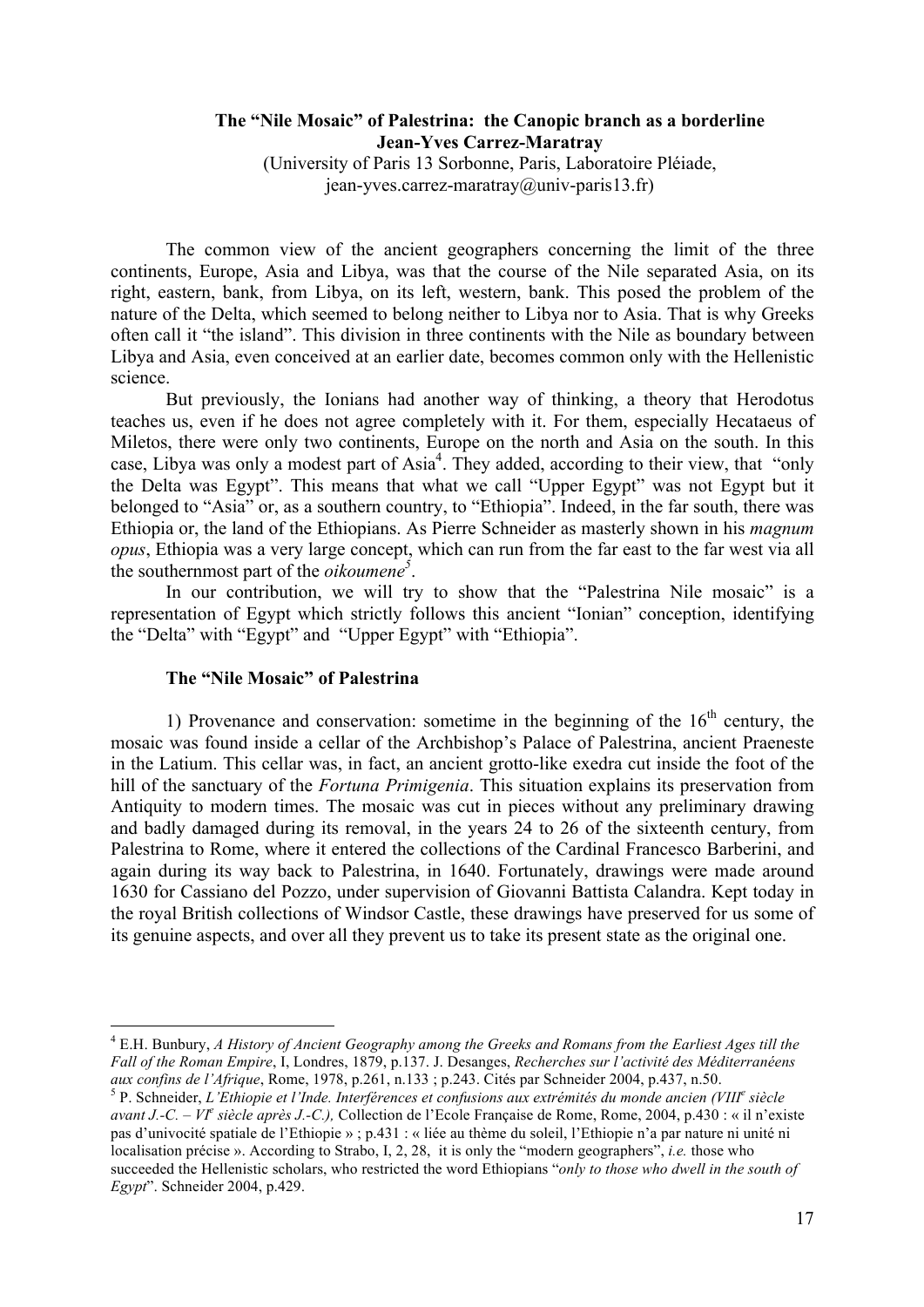2) Date: The mosaic can be attributed with confidence to the last quarter of the second century BC, *ca* 120-110 BC, because of its clear integration into the unitary building project (sanctuary of Fortuna Primigenia on top of the hill and municipal buildings at the foot) managed by the local elite before the sack of the city by Sulla in 82 BC. It is, therefore, a Hellenistic monument. But we can add that the "model" of the mosaic was probably an original picture created in Alexandria in the early Ptolemaic Period, probably during the reign of the third Ptolemy, in the third quarter of the third century (246-221).

3) Subject: The mosaic obviously depicts an "Egyptian landscape" and, more precisely, an Egyptian landscape during the Nile flood. This very well known event occurred each year at the same time, in mid-summer, from - say - late June to late October, and it was used to determine the first of the three seasons of the Egyptian calendar, the ninety days running from July  $19<sup>th</sup>$ , the Year-day, to mid-November, when the river has returned to its normal course.

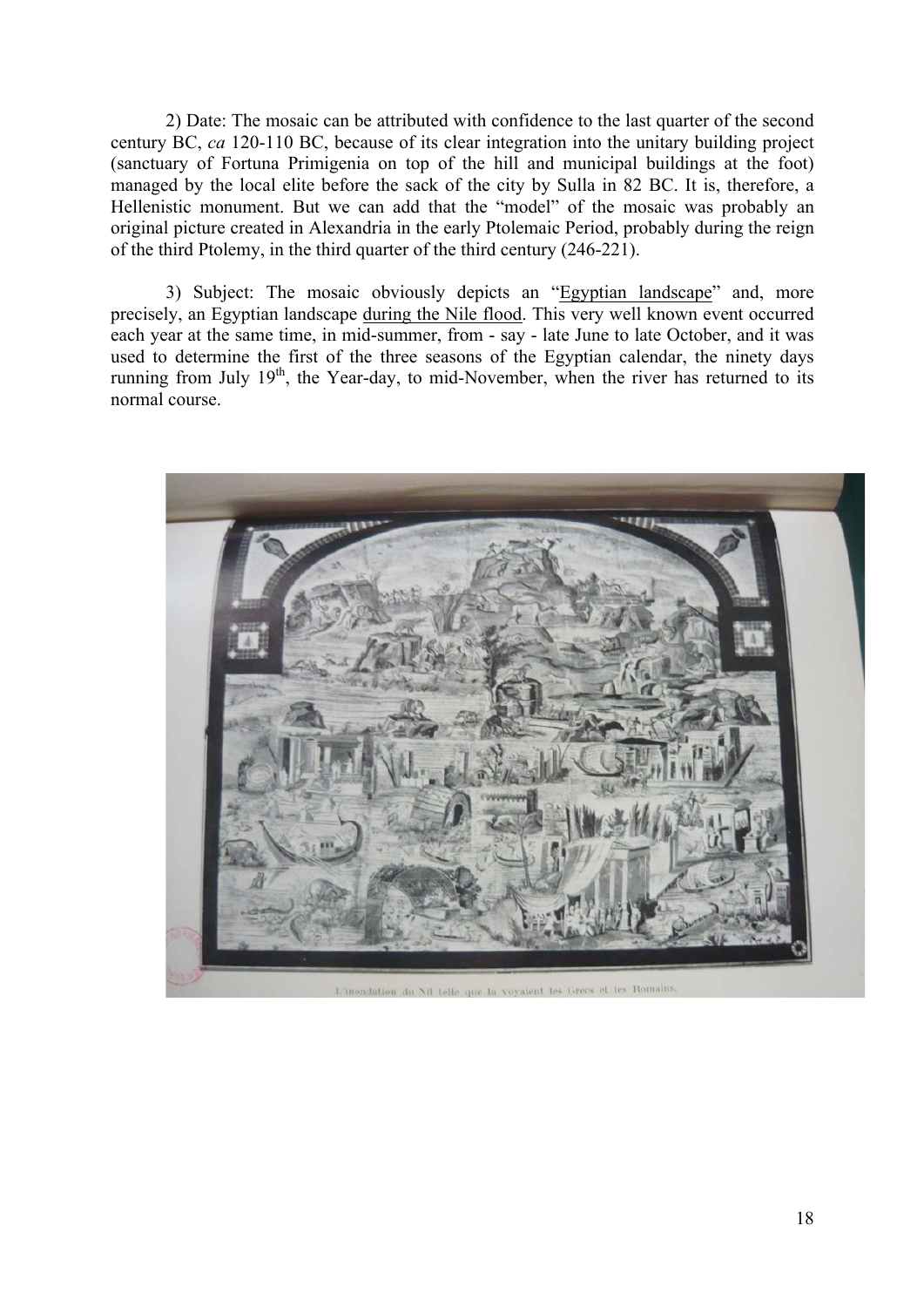#### **Earlier interpretations**

The mosaic has generated a lot of divergent theories about the identification of the various places depicted on it. First of all, we will exclude the theory of an "imaginative" or "stereotyped" landscape. What we actually see is, I think, a combination of absolutely real features. Of course, some of them are corrupted by ancient inaccuracy (*e.g.* the exotic fauna) or by modern restorations (the "candelabra" under the processing tent), but this is not sufficient proof to accredit the wrong idea of an "idealized landscape", in the mood of, say, the Pompeii pictures, which are of much more recent, imperial, date.

The most frequently repeated interpretation is that the mosaic would show the entirety of the Egyptian land, from the first cataract, in the back, to the Mediterranean Sea, in the front. For instance, Danielle Bonneau, in her famous book on the Nile flood, divide the picture into four different strata respectively showing, in her mind, from top to front, Upper Egypt, Middle Egypt (from Edfou to Akoris…), Lower Egypt and finally the Mediterranean shore. This interpretation has been universally rejected and scholars agree that there are only three registers:

- The upper register: Ethiopia, recognizable by its negro hunters and various wild African beasts.

- The middle register: the river Nile.

- The lower register: the Delta.

Of course, the main problem has been: what part of the river is depicted in the middle register, on the line going from the "Greek temple with two obelisks and a Nilometer", on the left, let us call it the "*Nilometer temple*", to the "Egyptian temple with four colossi and an eagle", on the right, let us call it the "*Egyptian temple*"? We will limit our investigations to the only two scholars who proposed recent plausible interpretations of them, namely P.G.P. Meyboom and F. Burkhalter.

For Meyboom, the "Nilometer temple" is Elephantine (Aswan) and the "Egyptian temple" is Canopus. Consequently, the mosaic would show the totality of the Nile flowing from left to right, from the southern Egyptian boundary, at Elephantine on one side, to the northern boundary, at Canopus on the other side. This interpretation has a good point for it: the fact that most scholars agree, for  $-1$  think – good reasons, that the building on the right, the "Egyptian temple", must indeed be the Osiris temple at Canopus.

For Fabienne Burkhalter, the "Nilometer temple" is Memphis and the "Egyptian temple" is Elephantine. Consequently, the mosaic would show, in the reverse side, the Nile flowing from the southern Egyptian boundary, at Elephantine, but now on the right, to Memphis, the beginning of the Delta, on the left. She has indeed valuable arguments to deal with. She stresses, with very good reason, that the Greek temple with the obelisks on the left better fits the Greco-Egyptian character of Memphis than the purely Egyptian landscape of Elephantine proposed by Meyboom. Additionally, she observes (p.239) that, next to the "Egyptian temple", we see a town full of birds, obviously ibises, the birds of Thoth or, in the Greek language, the birds of Hermes, so that the town must be a Hermopolis. As soon as the most famous Hermopolis was Hermopolis Magna / Ashmunein in Middle Egypt, she concludes that the mosaic shows the Nile flowing in the reverse side, from right to left, and that the Egyptian shrine on the right must be a temple of Upper Egypt, namely the Khnoum temple at Elephantine.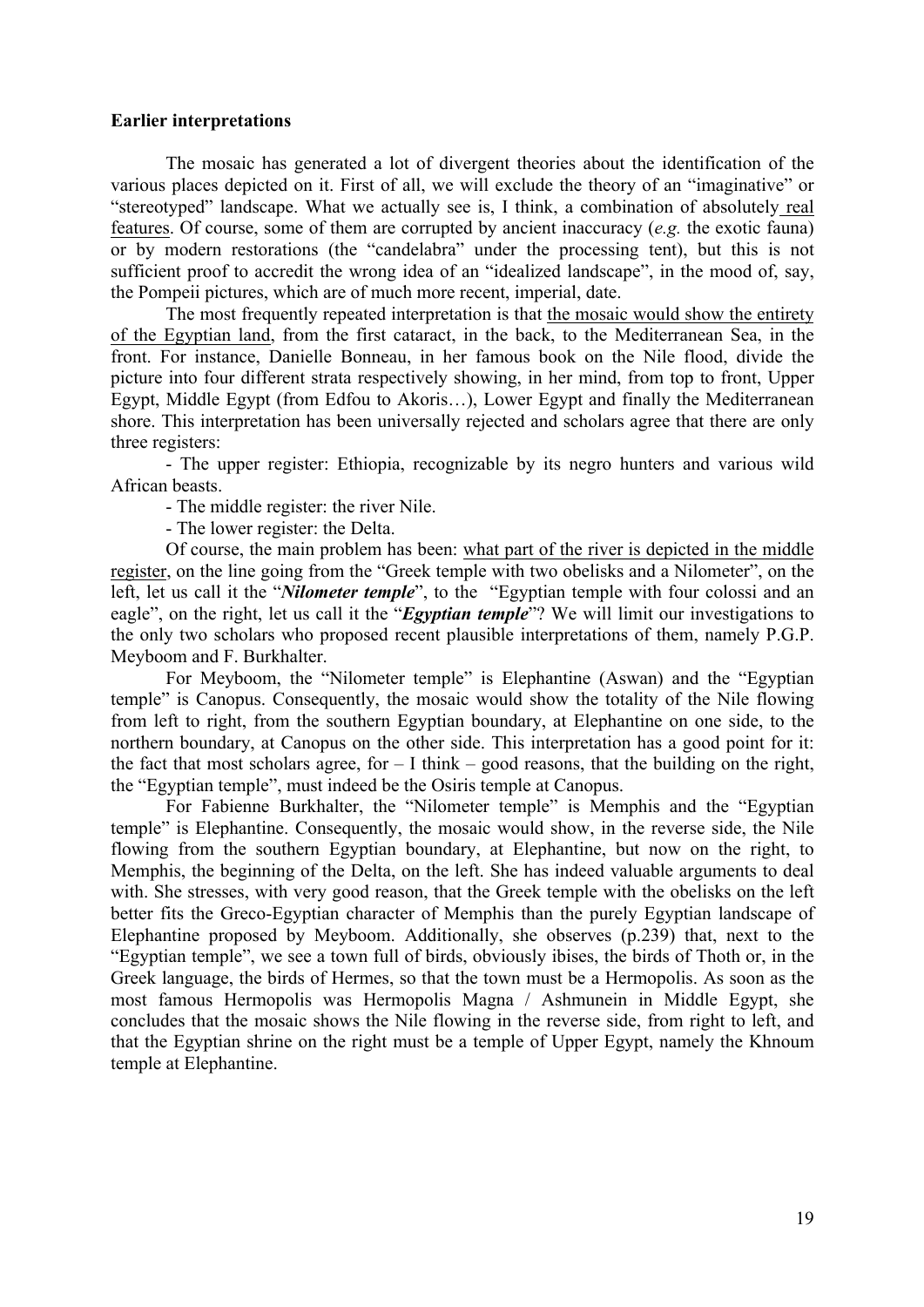#### **New interpretation**

In my opinion, the main problem of these two interpretations is this one: the middle register becomes a kind of map of Upper Egypt projected horizontally along its well known south-north axis, but the upper and lower registers, for their own, are panoramic landscapes depicted according to an east-west axis. This association of two very different ways of representation, two "cavalier views" and a "symbolic map", on the same picture, seems to me very implausible. That is why I come to my own interpretation.

I do think that the Palestrina mosaic depicts the course of the Canopic Branch of the Nile in summer, during the flood. This interpretation is by no means exceptional as soon as it takes as granted, in each of the two theories of Meyboom and Burkhalter, their own best proposition, namely, in Burkhalter's one, the "Nilometer temple" as Memphis and, in Meyboom's other, the "Egyptian temple" as Canopus. To be sure, we will add that the "Nilometer temple" on the left, while actually belonging to the region of Memphis, is not Memphis itself but *Ker Aha*, the modern Fustat or "old Cairo", a town known in Greek as "Neilos" (Hecataeus of Miletos) "Neiloupolis" (P.Oxy. XI 1380) or "Babylon of Egypt". Il was a Heliopolitan center, as the obelisks show, and here was situated the "cavern of the Nile", *i.e.* the Nilometer of Lower Egypt. This interpretation is confirmed by a look on the "real map", which shows a succession of places corresponding exactly with what we see on the mosaic: 1 Babylon / 2 a town which can be Momemphis (Imau) or Terenouthis / 3 Naucratis (expected on a Greek view of the Delta), / 4 the ibises of Hermopolis *Parva*, modern Damanhur (not Hermopolis Magna) / 4 Schedia (a ferry boat) / and finally 5 Canopus.

We can therefore reconstitute an unitary picture of the mosaic: it depicts the course of the western, Canopic, branch of the Nile, flowing from south-east to north-west, that is to say quite east-west, with, on the background, the left bank of the river and, on the forefront, its right bank, the inundated western Delta. Of course, this interpretation leads us to a big question: How the left bank of the Canopic branch, which is ordinarily called Libya, could be here depicted as Ethiopia? Is this an objection that invalidates our theory? We think no!

This means only that the "Delta Mosaic of Palestrina" is a picture of "Egypt" according to the ancient, Ionian, conception, as we described it at the beginning, which separated the Delta from the rest of the continental land, in this case "Ethiopia".

# **Why this way of thinking?**

The answer is hidden in a famous Herodotean sentence, often misunderstood, the land of Egypt as a "gift of the Nile". For Herodotus the "gift of the river" was the northern part of Egypt, in other words "Lower Egypt", that is to say every land extending from "lake Moeris", *i.e.* the Fayum Lake, to the Mediterranean Sea. He added, probably the most important words in his mind, that this "gift of the Nile" was "all the land which the Greeks can reach by boat".

This "gift of the Nile", in other words all the Delta (plus the Memphis / Babylon region traditionally united with the Fayum depression) as a land added to the Nile valley, was an "island" separated from every other "continental" land, in this case "Ethiopia". It was a "land to take" and, at least at Ptolemaic times, it was actually a "Greek land". This is what the mosaic of Palestrina shows.

Let us finish with some considerations about what we call ancient "maps" of Egypt. A famous discovery has recently and totally "bouleversé" the question. I mean the discovery of the "Artemidorus papyrus", dated from the end of the Hellenistic period and reused as "papier mâché" in the First Century AD. It contains the most ancient map discovered, today, on a written "paper". Additionally the papyrus shows pictures of exotic animals which have been compared with those depicted on the Palestrina mosaic. As soon as the fragmentary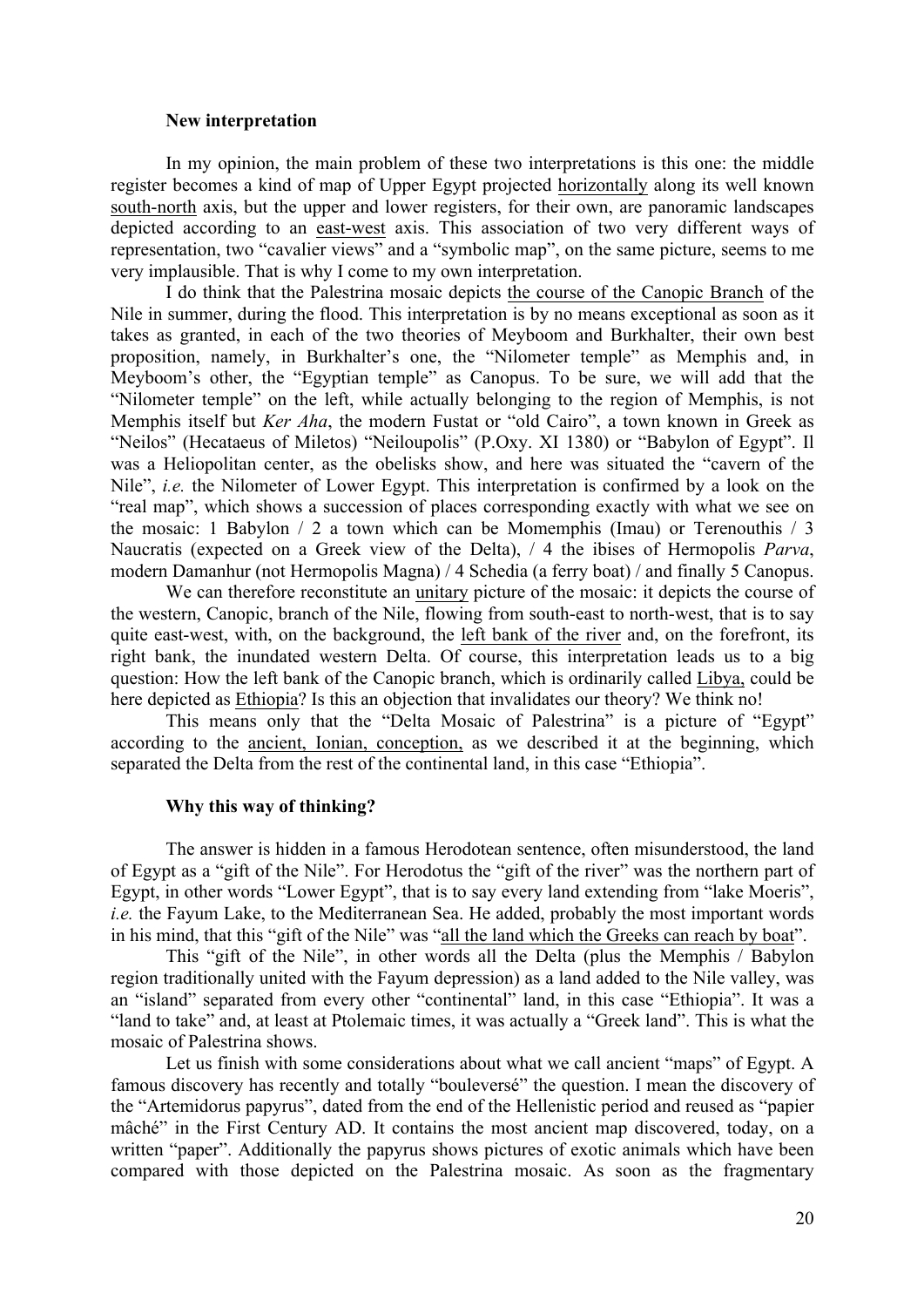geographical text of the papyrus is a description of Iberia, scholars identified the related "map" as a Spanish map and its obviously pictured river courses as the different courses of the Guadalquivir. But Pierre Moret, as an accurate hispanist, disagreed with this interpretation and thought that the map showed a huge Delta and, perhaps, the Nile Delta. He was right and we do think that the "Artemidorus map" is indeed the most ancient "paper map" ever known and that it is a "Nile Delta map", as the Palestrina mosaic is a "Nile Delta mosaic".

What does it mean? The Nile, for ancient Greek writers, geographers and, above all, philosophers, was actually something like a reference for the understanding of the world. Its Delta became the first place; I mean the first territory, in the world, to be mapped in a "modern way". But the Nile was also the first river to be known by the Greeks as a watercourse open to sea vessels. This definition was never applied by them neither to the Rhone nor to the Danube, two very similar watercourses with a deltaic end, but which were never conceived by the Greeks as some continuation of the sea into the earth. It is only with the discovery of the Indus that they will have some comparative fluvial analogy with the Nile.

Therefore, the "Artemidorus Map" of the Delta can be compared with the "Palestrina Mosaic" of the Delta. The "Artemidorus Map" concentrates itself to the central river courses of the Delta, the Sebennytic, Phatnitic and Mendesian branches. It is an itinerary map showing the different ways leading the sea vessels up to Memphis. On the contrary, the "Palestrina Mosaic" concentrates itself to the external river, the Canopic branch, acting as a borderline between "Egypt" and "Ethiopia". It is an ideological map showing the separation between the land of the Greeks: the Delta as "Egypt", and "Ethiopia": the land of wilderness.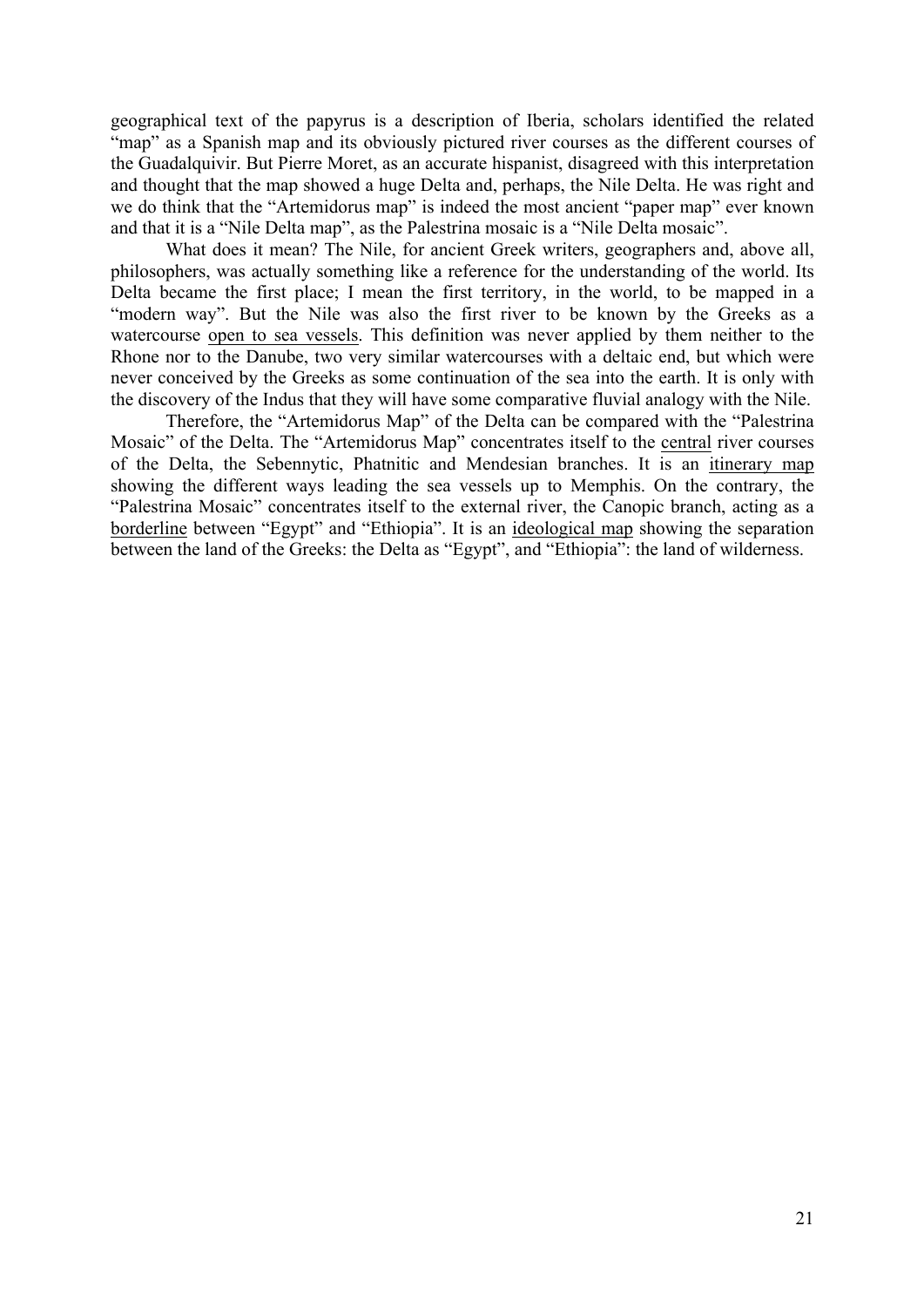# **Water resources of Anatolia Alper Baba**  $($ İzmir Institute of Technology, alperbaba $@i$ iyte.edu.tr)

Anatolia has been the center of several civilizations since prehistoric times because of its strategic location. These civilizations used surface and groundwater actively. For example, large weirs and diversion dams and long canals were built later in Mesopotamia, to supply water over considerable distances across flat areas. From the Urartu period in Eastern Anatolia, there exist various remains of dams. Some of them are still in use for irrigation water. Roman Empire used hot water resources in western Anatolia for heating and treatment. One of the important irrigation projects in Anatolia was carried out during the Ottoman period. The Southeastern Anatolia Project (GAP) is a major and comprehensive initiative in Turkey. The GAP was perceived as a programme to develop water and land resources in the region and planned as a package that comprised of 13 individual projects on irrigation and energy production on the Euphrates-Tigris basins. According to the Turkish General Directorate of State Hydraulic Works (DSI), the total water potential of Turkey totals 234 billion  $m<sup>3</sup>$ , and its gross potential of water available per capita per year, as of 2010, is about 1,600 m<sup>3</sup>. The annual surface water potential is about 193 billion m<sup>3</sup>. In addition to its surface water resources, the groundwater potential of Turkey has been a focus of numerous studies since 1956. It is estimated that Turkey's total annual groundwater resource is approximately 14 billion m<sup>3</sup>. The total usable annual surface and groundwater potential of Turkey is 112 billion m<sup>3</sup>. Groundwater has emerged as the most important source of water for industrial, agricultural domestic use in Anatolia. More than half of the drinking water resources in rural and urban areas of the Turkey, approximately one-third of the agricultural irrigation and a significant portion of the water used in the industry is supplied from groundwater.

*Keywords*: water resources, groundwater, irrigation and dam